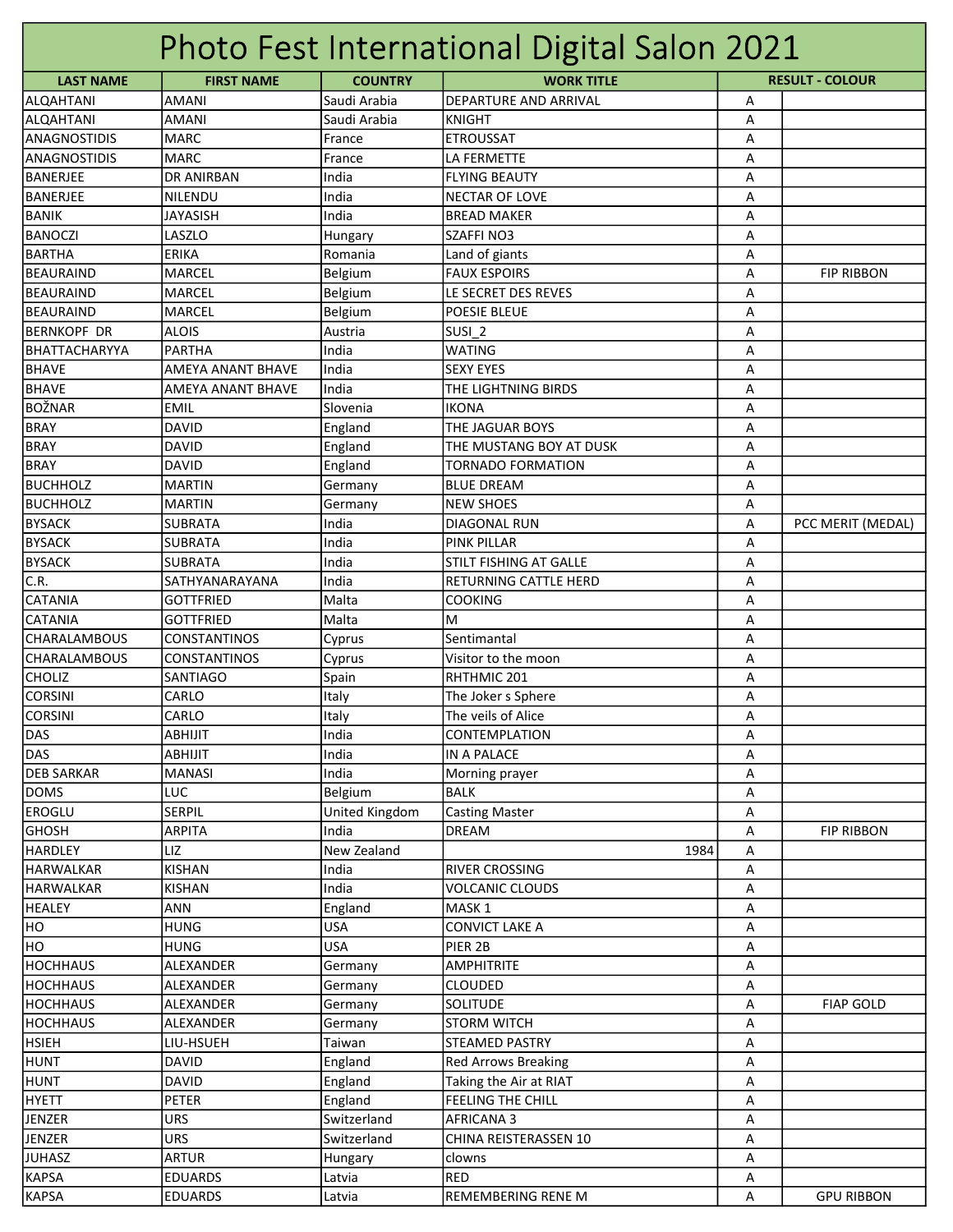| <b>KEREKES</b>          | <b>ISTVAN</b>       | Hungary        | FATE                            | Α |                   |
|-------------------------|---------------------|----------------|---------------------------------|---|-------------------|
| <b>KEREKES</b>          | ISTVAN              | Hungary        | <b>IRINKA AND LISA</b>          | Α |                   |
| <b>KEREKES</b>          | ISTVAN              | Hungary        | <b>TEARFUL EYES</b>             | Α |                   |
| <b>KRANOS</b>           | <b>PANTELIS</b>     | Cyprus         | Fly me to the deep blue         | Α |                   |
| KUNDU                   | <b>BISWAPRIYO</b>   | India          | <b>FROZEN HAMLET</b>            | Α |                   |
| KUSHARI                 | <b>MANISH</b>       | India          | Face to face                    | Α |                   |
| KUSHARI                 | <b>MANISH</b>       | India          | Wave                            | А |                   |
| <b>LAKSHMI RATAN</b>    | <b>HARI</b>         | India          | COMPANIONSHIP                   | Α |                   |
| LAZAR                   | <b>ESZTER EMESE</b> | Greece         | <b>AFFECTION</b>                | А |                   |
| LAZAR                   | <b>ESZTER EMESE</b> | Greece         | <b>MANOLIS II</b>               | Α |                   |
| <b>LEE</b>              | <b>SANG WON</b>     | South Korea    | <b>FRIENDLY TALK NO.3</b>       |   |                   |
|                         |                     |                |                                 | А |                   |
| LINDQVIST               | LEENA-MAIJA         | Finland        | <b>FAMILY PORTRAIT</b>          | Α |                   |
| <b>LOKOS</b>            | ZOLTAN              | Hungary        | APPROXIMATION                   | Α |                   |
| <b>LOKOS</b>            | <b>ZOLTAN</b>       | Hungary        | <b>INHESION</b>                 | Α |                   |
| <b>LOKOS</b>            | ZOLTAN              | Hungary        | <b>MEASURING INSTRUMENTS</b>    | Α |                   |
| <b>LYBAERT</b>          | DANIEL              | Netherlands    | <b>ISENDICA IN HET VOORJAAR</b> | A |                   |
| <b>LYBAERT</b>          | DANIEL              | Netherlands    | <b>NOSTALGISCH ISENDICA</b>     | Α |                   |
| LYBAERT                 | DANIEL              | Netherlands    | STEAMRAILWAYSTORY               | Α |                   |
| <b>LYBAERT</b>          | DANIEL              | Netherlands    | STIEKEM 2 IN KLEUR              | Α | PCC GOLD          |
| MAKAROVIC               | <b>ZORAN</b>        | Croatia        | <b>BARANYA DANCE 10</b>         | Α |                   |
| MAKAROVIC               | ZORAN               | Croatia        | <b>BARANYA DANCE 12</b>         | Α |                   |
| <b>MOLERO GUTIERREZ</b> | <b>FLORENTINO</b>   | Spain          | Alnilam                         | Α |                   |
| MOLERO GUTIERREZ        | <b>FLORENTINO</b>   | Spain          | <b>CHARLA</b>                   | Α |                   |
| MOLERO GUTIERREZ        | <b>FLORENTINO</b>   | Spain          | Praecipua                       | А |                   |
| MORIO                   | FRANÇOISE           | France         | <b>GALOP MATINAL</b>            | Α |                   |
| MUKHERJEE               | <b>BISWAJIT</b>     | India          | <b>DISTANT DREAM</b>            | Α |                   |
| ORIGER                  | <b>JEFF</b>         |                | A FLOATING GIRL AND AN ORCHID   |   |                   |
|                         |                     | Luxembourg     |                                 | Α |                   |
| <b>OZOLS</b>            | <b>DAINIS</b>       | Latvia         | IN FRONT OF THE FIREPLACE       | Α |                   |
| <b>OZOLS</b>            | <b>DAINIS</b>       | Latvia         | <b>LADY IN RED</b>              | Α |                   |
| <b>OZOLS</b>            | <b>DAINIS</b>       | Latvia         | <b>SWEET DREAM</b>              | Α |                   |
| PEAT                    | PHIL                | United Kingdom | <b>TWISTER</b>                  | Α |                   |
| <b>PHILIPPE</b>         | <b>CHRISTINE</b>    | Belgium        | <b>AQUARIUS</b>                 | А |                   |
| <b>PHILIPPE</b>         | <b>CHRISTINE</b>    | Belgium        | LORD ET LADY VARIAN             | А |                   |
| <b>PHILIPPE</b>         | <b>CHRISTINE</b>    | Belgium        | THE ACCORDIONIST DOLL           | Α |                   |
| RAILLEY                 | TERRY               | United Kingdom | <b>DREAMS</b>                   | Α | <b>FIP RIBBON</b> |
| RAILLEY                 | <b>TERRY</b>        | United Kingdom | <b>OUTSTRETCHED</b>             | А |                   |
| RAILLEY                 | TERRY               | United Kingdom | <b>REMINISCING</b>              | Α |                   |
| <b>RAILLEY</b>          | TERRY               | United Kingdom | <b>WELCOME</b>                  | Α |                   |
| RENZO                   | <b>MAZZOLA</b>      | Italy          | CHEFCHAOUEN                     | Α |                   |
| <b>RENZO</b>            | MAZZOLA             | Italy          | PRIMA DEL SAGGIO                | Α | <b>FIP RIBBON</b> |
| RYU                     | SHIN WOO            | South Korea    | ICE CLIFF CLIMBING              | Α | PCC BRONZE        |
| RYU                     | SHIN WOO            | South Korea    | PALOUSE 13                      | Α |                   |
| RYU                     | SHIN WOO            | South Korea    | <b>SHYNESS</b>                  | Α |                   |
| RYU                     | SHIN WOO            | South Korea    | TERRACED FIELD 05               | Α |                   |
| SAHA                    | <b>SUBHO</b>        | India          | <b>CIRCLE 6</b>                 | Α |                   |
| <b>SAHA</b>             | <b>SUBHO</b>        | India          | <b>HOLY PRAYER</b>              | Α |                   |
| <b>SALIM</b>            | MOHAMMAD ALI        | <b>USA</b>     | <b>Ballerina and Blue</b>       | Α |                   |
|                         |                     |                |                                 |   |                   |
| <b>SALIM</b>            | MOHAMMAD ALI        | <b>USA</b>     | Dancing in Blue                 | Α |                   |
| SALIM                   | MOHAMMAD ALI        | <b>USA</b>     | Olivia in Red                   | Α |                   |
| SALINAS D'ANGLADA       | <b>JOAQUIN</b>      | Spain          | ANABEL 10                       | Α |                   |
| SALINAS D'ANGLADA       | <b>JOAQUIN</b>      | Spain          | <b>IRINA</b>                    | Α |                   |
| SALINAS D'ANGLADA       | JOAQUIN             | Spain          | PATRICIA                        | А | FIP GOLD          |
| SALINAS D'ANGLADA       | JOAQUIN             | Spain          | <b>RECUERDOS DEL AYER</b>       | Α |                   |
| SARKAR                  | SAMIR               | India          | Amazing MachuPicchu             | Α |                   |
| SARKAR                  | SAMIR               | India          | Foot Bridge on the River iguazu | Α |                   |
| <b>SENGUPTA</b>         | <b>JOYDEV</b>       | India          | <b>FLUTE PLAYING MOOD</b>       | Α |                   |
| SIMAZ                   | DARIO MARIO         | Italy          | <b>FORGOTTEN BOUQUET</b>        | Α |                   |
| <b>SIMAZ</b>            | DARIO MARIO         | Italy          | <b>MARCHING IN SOLITUDE</b>     | Α |                   |
| <b>SIMAZ</b>            | DARIO MARIO         | Italy          | <b>WINDOWS</b>                  | Α |                   |
| <b>SINHA</b>            | <b>BARUN</b>        | India          | BS 6337                         | Α |                   |
| <b>SINHA</b>            | <b>BARUN</b>        | India          | BS 6445                         | Α |                   |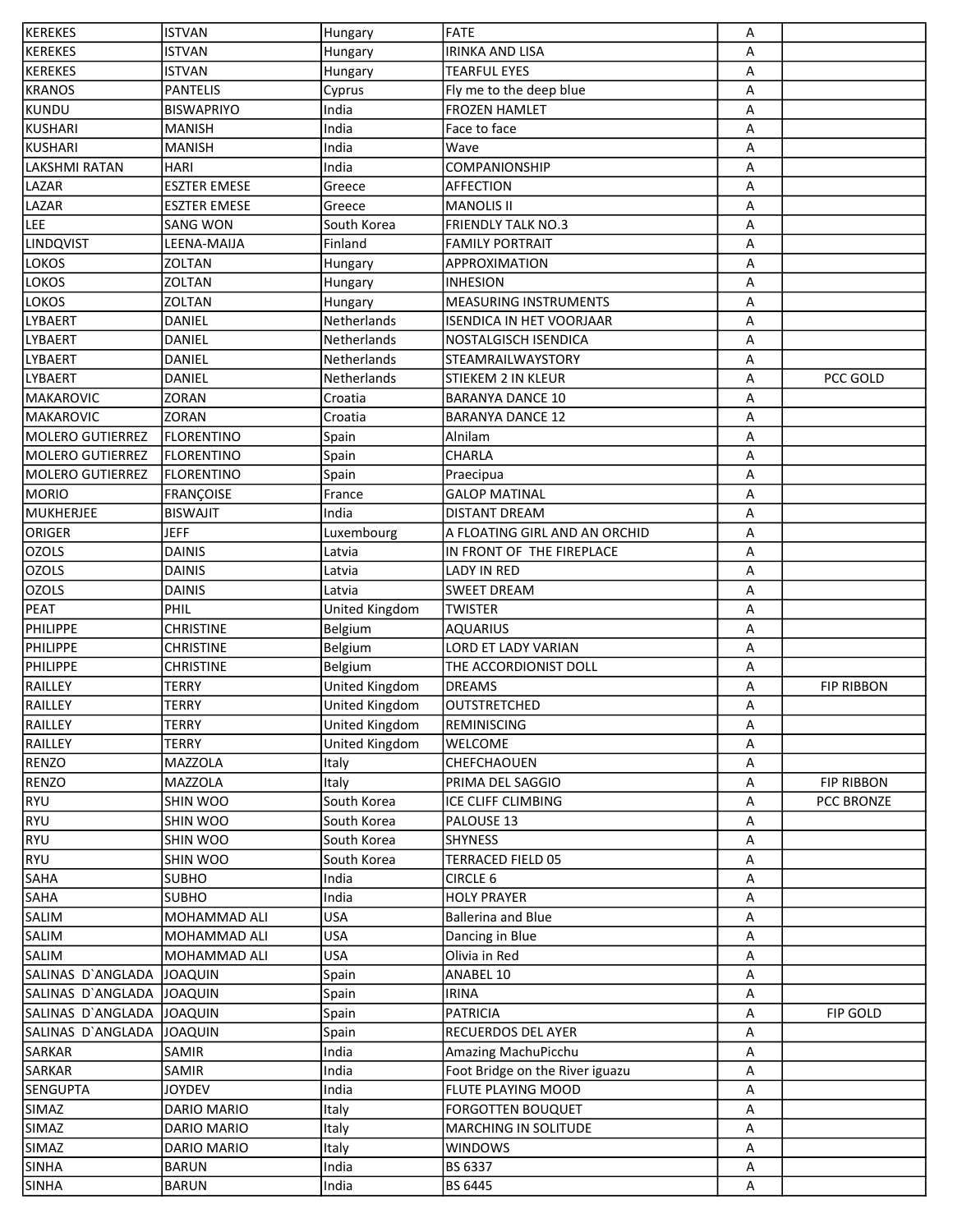| <b>SIVITER</b><br><b>PETER</b><br>United Kingdom<br>THE EXOCIST<br><b>FIAP RIBBON</b><br>Α<br><b>SIVITER</b><br><b>PETER</b><br>United Kingdom<br>THE FILMSTAR<br>А<br>United Kingdom<br><b>SIVITER</b><br><b>TIME FLIES</b><br><b>PETER</b><br>Α<br>United Kingdom<br><b>SIVITER</b><br><b>PETER</b><br><b>VENETION SISTERS</b><br>А<br><b>IANNIS</b><br>А<br>Greece<br>Catwoman1<br><b>IANNIS</b><br>Catwoman3<br>А<br>Greece<br>VALENTINA<br><b>COLORFUL STREET</b><br>А<br>Romania<br><b>USA</b><br><b>CHARLES</b><br>AERIAL VIEW SYDNEY OPERA HOUSE 0256<br>А<br>OLE<br>Denmark<br><b>KITE BALANCE</b><br>А<br>OLE<br><b>LONELY BEAUTY</b><br>А<br>Denmark<br>OLE<br><b>PINK BACKGROUND</b><br>А<br><b>FIAP RIBBON</b><br>Denmark<br>LEE ENG<br>Chengdu old man smoke 6<br>Α<br>Singapore<br>LEE ENG<br>Ghost Bride 3<br><b>FIP RIBBON</b><br>A<br>Singapore<br><b>JOHN</b><br>England<br>RECONNAISSANCE<br>А<br><b>JOHN</b><br>А<br>England<br>THE QUEENS LAST STAND<br><b>ALEXANDRE</b><br>Romania<br><b>PEINTURE 2</b><br>Α<br><b>ALEXANDRE</b><br>Romania<br><b>REPOS3</b><br>Α<br>SERENITE 3<br><b>ALEXANDRE</b><br>Romania<br>A<br><b>MARTINA</b><br>Chile<br><b>LISA</b><br>Α<br>South Africa<br>CAPE IN BLACK AND RED<br><b>FRANCOIS</b><br>Α<br>South Africa<br>ONE EYE UNDER THE HAT<br><b>FRANCOIS</b><br>A<br><b>MONICA</b><br>Sweden<br><b>BLUE CARS</b><br>A<br><b>GODFREY</b><br><b>USA</b><br><b>Aerobatic Flying 5</b><br>Α<br><b>USA</b><br><b>Bareback Rider</b><br><b>GODFREY</b><br>Α<br><b>SHIU GUN</b><br>MADISON 5<br>А<br>Hong Kong<br><b>SHIU GUN</b><br><b>MY AUDIENCE</b><br>А<br>Hong Kong<br><b>SCARLETT 2</b><br>PCC MERIT (MEDAL)<br><b>SHIU GUN</b><br>А<br>Hong Kong<br>YIU WAH<br>DANCING PATHER 964<br>А<br>Hong Kong<br>YIU WAH<br>Hong Kong<br>MERMAID 1711<br>А<br><b>FIP RIBBON</b><br>YIU WAH<br>A<br>RED DRESS 434<br>Hong Kong<br><b>ALAN</b><br>England<br><b>Energising The Spirits</b><br>Α<br>Gift Of Gold<br>A<br><b>ALAN</b><br>England<br><b>PCC SILVER</b><br>England<br>Looks Like Oscars Bedtime<br><b>ALAN</b><br>А<br>LI<br>China<br>A<br>THE GREAT MOSQUE OF SHEIK ZAID | <b>SINHA</b>       | <b>BARUN</b> | India | <b>BS 6597</b> |   |  |
|--------------------------------------------------------------------------------------------------------------------------------------------------------------------------------------------------------------------------------------------------------------------------------------------------------------------------------------------------------------------------------------------------------------------------------------------------------------------------------------------------------------------------------------------------------------------------------------------------------------------------------------------------------------------------------------------------------------------------------------------------------------------------------------------------------------------------------------------------------------------------------------------------------------------------------------------------------------------------------------------------------------------------------------------------------------------------------------------------------------------------------------------------------------------------------------------------------------------------------------------------------------------------------------------------------------------------------------------------------------------------------------------------------------------------------------------------------------------------------------------------------------------------------------------------------------------------------------------------------------------------------------------------------------------------------------------------------------------------------------------------------------------------------------------------------------------------------------------------------------------------------------------------------------------------------------------------------------------------------------------------------------------------------------------------------------------------------------------------------------------------------------|--------------------|--------------|-------|----------------|---|--|
|                                                                                                                                                                                                                                                                                                                                                                                                                                                                                                                                                                                                                                                                                                                                                                                                                                                                                                                                                                                                                                                                                                                                                                                                                                                                                                                                                                                                                                                                                                                                                                                                                                                                                                                                                                                                                                                                                                                                                                                                                                                                                                                                      |                    |              |       |                | Α |  |
|                                                                                                                                                                                                                                                                                                                                                                                                                                                                                                                                                                                                                                                                                                                                                                                                                                                                                                                                                                                                                                                                                                                                                                                                                                                                                                                                                                                                                                                                                                                                                                                                                                                                                                                                                                                                                                                                                                                                                                                                                                                                                                                                      |                    |              |       |                |   |  |
|                                                                                                                                                                                                                                                                                                                                                                                                                                                                                                                                                                                                                                                                                                                                                                                                                                                                                                                                                                                                                                                                                                                                                                                                                                                                                                                                                                                                                                                                                                                                                                                                                                                                                                                                                                                                                                                                                                                                                                                                                                                                                                                                      |                    |              |       |                |   |  |
|                                                                                                                                                                                                                                                                                                                                                                                                                                                                                                                                                                                                                                                                                                                                                                                                                                                                                                                                                                                                                                                                                                                                                                                                                                                                                                                                                                                                                                                                                                                                                                                                                                                                                                                                                                                                                                                                                                                                                                                                                                                                                                                                      |                    |              |       |                |   |  |
|                                                                                                                                                                                                                                                                                                                                                                                                                                                                                                                                                                                                                                                                                                                                                                                                                                                                                                                                                                                                                                                                                                                                                                                                                                                                                                                                                                                                                                                                                                                                                                                                                                                                                                                                                                                                                                                                                                                                                                                                                                                                                                                                      |                    |              |       |                |   |  |
|                                                                                                                                                                                                                                                                                                                                                                                                                                                                                                                                                                                                                                                                                                                                                                                                                                                                                                                                                                                                                                                                                                                                                                                                                                                                                                                                                                                                                                                                                                                                                                                                                                                                                                                                                                                                                                                                                                                                                                                                                                                                                                                                      | <b>SKOTINIOTIS</b> |              |       |                |   |  |
|                                                                                                                                                                                                                                                                                                                                                                                                                                                                                                                                                                                                                                                                                                                                                                                                                                                                                                                                                                                                                                                                                                                                                                                                                                                                                                                                                                                                                                                                                                                                                                                                                                                                                                                                                                                                                                                                                                                                                                                                                                                                                                                                      | <b>SKOTINIOTIS</b> |              |       |                |   |  |
|                                                                                                                                                                                                                                                                                                                                                                                                                                                                                                                                                                                                                                                                                                                                                                                                                                                                                                                                                                                                                                                                                                                                                                                                                                                                                                                                                                                                                                                                                                                                                                                                                                                                                                                                                                                                                                                                                                                                                                                                                                                                                                                                      | <b>STAN</b>        |              |       |                |   |  |
|                                                                                                                                                                                                                                                                                                                                                                                                                                                                                                                                                                                                                                                                                                                                                                                                                                                                                                                                                                                                                                                                                                                                                                                                                                                                                                                                                                                                                                                                                                                                                                                                                                                                                                                                                                                                                                                                                                                                                                                                                                                                                                                                      | <b>STRICKER</b>    |              |       |                |   |  |
|                                                                                                                                                                                                                                                                                                                                                                                                                                                                                                                                                                                                                                                                                                                                                                                                                                                                                                                                                                                                                                                                                                                                                                                                                                                                                                                                                                                                                                                                                                                                                                                                                                                                                                                                                                                                                                                                                                                                                                                                                                                                                                                                      | <b>SUSZKIEWICZ</b> |              |       |                |   |  |
|                                                                                                                                                                                                                                                                                                                                                                                                                                                                                                                                                                                                                                                                                                                                                                                                                                                                                                                                                                                                                                                                                                                                                                                                                                                                                                                                                                                                                                                                                                                                                                                                                                                                                                                                                                                                                                                                                                                                                                                                                                                                                                                                      | <b>SUSZKIEWICZ</b> |              |       |                |   |  |
|                                                                                                                                                                                                                                                                                                                                                                                                                                                                                                                                                                                                                                                                                                                                                                                                                                                                                                                                                                                                                                                                                                                                                                                                                                                                                                                                                                                                                                                                                                                                                                                                                                                                                                                                                                                                                                                                                                                                                                                                                                                                                                                                      | <b>SUSZKIEWICZ</b> |              |       |                |   |  |
|                                                                                                                                                                                                                                                                                                                                                                                                                                                                                                                                                                                                                                                                                                                                                                                                                                                                                                                                                                                                                                                                                                                                                                                                                                                                                                                                                                                                                                                                                                                                                                                                                                                                                                                                                                                                                                                                                                                                                                                                                                                                                                                                      | <b>TAN</b>         |              |       |                |   |  |
|                                                                                                                                                                                                                                                                                                                                                                                                                                                                                                                                                                                                                                                                                                                                                                                                                                                                                                                                                                                                                                                                                                                                                                                                                                                                                                                                                                                                                                                                                                                                                                                                                                                                                                                                                                                                                                                                                                                                                                                                                                                                                                                                      | <b>TAN</b>         |              |       |                |   |  |
|                                                                                                                                                                                                                                                                                                                                                                                                                                                                                                                                                                                                                                                                                                                                                                                                                                                                                                                                                                                                                                                                                                                                                                                                                                                                                                                                                                                                                                                                                                                                                                                                                                                                                                                                                                                                                                                                                                                                                                                                                                                                                                                                      | <b>THORNDIKE</b>   |              |       |                |   |  |
|                                                                                                                                                                                                                                                                                                                                                                                                                                                                                                                                                                                                                                                                                                                                                                                                                                                                                                                                                                                                                                                                                                                                                                                                                                                                                                                                                                                                                                                                                                                                                                                                                                                                                                                                                                                                                                                                                                                                                                                                                                                                                                                                      | <b>THORNDIKE</b>   |              |       |                |   |  |
|                                                                                                                                                                                                                                                                                                                                                                                                                                                                                                                                                                                                                                                                                                                                                                                                                                                                                                                                                                                                                                                                                                                                                                                                                                                                                                                                                                                                                                                                                                                                                                                                                                                                                                                                                                                                                                                                                                                                                                                                                                                                                                                                      | VAJAIANU           |              |       |                |   |  |
|                                                                                                                                                                                                                                                                                                                                                                                                                                                                                                                                                                                                                                                                                                                                                                                                                                                                                                                                                                                                                                                                                                                                                                                                                                                                                                                                                                                                                                                                                                                                                                                                                                                                                                                                                                                                                                                                                                                                                                                                                                                                                                                                      | VAJAIANU           |              |       |                |   |  |
|                                                                                                                                                                                                                                                                                                                                                                                                                                                                                                                                                                                                                                                                                                                                                                                                                                                                                                                                                                                                                                                                                                                                                                                                                                                                                                                                                                                                                                                                                                                                                                                                                                                                                                                                                                                                                                                                                                                                                                                                                                                                                                                                      | VAJAIANU           |              |       |                |   |  |
|                                                                                                                                                                                                                                                                                                                                                                                                                                                                                                                                                                                                                                                                                                                                                                                                                                                                                                                                                                                                                                                                                                                                                                                                                                                                                                                                                                                                                                                                                                                                                                                                                                                                                                                                                                                                                                                                                                                                                                                                                                                                                                                                      | VASSELIN           |              |       |                |   |  |
|                                                                                                                                                                                                                                                                                                                                                                                                                                                                                                                                                                                                                                                                                                                                                                                                                                                                                                                                                                                                                                                                                                                                                                                                                                                                                                                                                                                                                                                                                                                                                                                                                                                                                                                                                                                                                                                                                                                                                                                                                                                                                                                                      | <b>VENTER</b>      |              |       |                |   |  |
|                                                                                                                                                                                                                                                                                                                                                                                                                                                                                                                                                                                                                                                                                                                                                                                                                                                                                                                                                                                                                                                                                                                                                                                                                                                                                                                                                                                                                                                                                                                                                                                                                                                                                                                                                                                                                                                                                                                                                                                                                                                                                                                                      | VENTER             |              |       |                |   |  |
|                                                                                                                                                                                                                                                                                                                                                                                                                                                                                                                                                                                                                                                                                                                                                                                                                                                                                                                                                                                                                                                                                                                                                                                                                                                                                                                                                                                                                                                                                                                                                                                                                                                                                                                                                                                                                                                                                                                                                                                                                                                                                                                                      | <b>WENNBLOM</b>    |              |       |                |   |  |
|                                                                                                                                                                                                                                                                                                                                                                                                                                                                                                                                                                                                                                                                                                                                                                                                                                                                                                                                                                                                                                                                                                                                                                                                                                                                                                                                                                                                                                                                                                                                                                                                                                                                                                                                                                                                                                                                                                                                                                                                                                                                                                                                      | <b>WONG</b>        |              |       |                |   |  |
|                                                                                                                                                                                                                                                                                                                                                                                                                                                                                                                                                                                                                                                                                                                                                                                                                                                                                                                                                                                                                                                                                                                                                                                                                                                                                                                                                                                                                                                                                                                                                                                                                                                                                                                                                                                                                                                                                                                                                                                                                                                                                                                                      | <b>WONG</b>        |              |       |                |   |  |
|                                                                                                                                                                                                                                                                                                                                                                                                                                                                                                                                                                                                                                                                                                                                                                                                                                                                                                                                                                                                                                                                                                                                                                                                                                                                                                                                                                                                                                                                                                                                                                                                                                                                                                                                                                                                                                                                                                                                                                                                                                                                                                                                      | <b>WONG</b>        |              |       |                |   |  |
|                                                                                                                                                                                                                                                                                                                                                                                                                                                                                                                                                                                                                                                                                                                                                                                                                                                                                                                                                                                                                                                                                                                                                                                                                                                                                                                                                                                                                                                                                                                                                                                                                                                                                                                                                                                                                                                                                                                                                                                                                                                                                                                                      | <b>WONG</b>        |              |       |                |   |  |
|                                                                                                                                                                                                                                                                                                                                                                                                                                                                                                                                                                                                                                                                                                                                                                                                                                                                                                                                                                                                                                                                                                                                                                                                                                                                                                                                                                                                                                                                                                                                                                                                                                                                                                                                                                                                                                                                                                                                                                                                                                                                                                                                      | <b>WONG</b>        |              |       |                |   |  |
|                                                                                                                                                                                                                                                                                                                                                                                                                                                                                                                                                                                                                                                                                                                                                                                                                                                                                                                                                                                                                                                                                                                                                                                                                                                                                                                                                                                                                                                                                                                                                                                                                                                                                                                                                                                                                                                                                                                                                                                                                                                                                                                                      | <b>WONG</b>        |              |       |                |   |  |
|                                                                                                                                                                                                                                                                                                                                                                                                                                                                                                                                                                                                                                                                                                                                                                                                                                                                                                                                                                                                                                                                                                                                                                                                                                                                                                                                                                                                                                                                                                                                                                                                                                                                                                                                                                                                                                                                                                                                                                                                                                                                                                                                      | <b>WONG</b>        |              |       |                |   |  |
|                                                                                                                                                                                                                                                                                                                                                                                                                                                                                                                                                                                                                                                                                                                                                                                                                                                                                                                                                                                                                                                                                                                                                                                                                                                                                                                                                                                                                                                                                                                                                                                                                                                                                                                                                                                                                                                                                                                                                                                                                                                                                                                                      | <b>WONG</b>        |              |       |                |   |  |
|                                                                                                                                                                                                                                                                                                                                                                                                                                                                                                                                                                                                                                                                                                                                                                                                                                                                                                                                                                                                                                                                                                                                                                                                                                                                                                                                                                                                                                                                                                                                                                                                                                                                                                                                                                                                                                                                                                                                                                                                                                                                                                                                      | <b>YOUNG</b>       |              |       |                |   |  |
|                                                                                                                                                                                                                                                                                                                                                                                                                                                                                                                                                                                                                                                                                                                                                                                                                                                                                                                                                                                                                                                                                                                                                                                                                                                                                                                                                                                                                                                                                                                                                                                                                                                                                                                                                                                                                                                                                                                                                                                                                                                                                                                                      | YOUNG              |              |       |                |   |  |
|                                                                                                                                                                                                                                                                                                                                                                                                                                                                                                                                                                                                                                                                                                                                                                                                                                                                                                                                                                                                                                                                                                                                                                                                                                                                                                                                                                                                                                                                                                                                                                                                                                                                                                                                                                                                                                                                                                                                                                                                                                                                                                                                      | YOUNG              |              |       |                |   |  |
|                                                                                                                                                                                                                                                                                                                                                                                                                                                                                                                                                                                                                                                                                                                                                                                                                                                                                                                                                                                                                                                                                                                                                                                                                                                                                                                                                                                                                                                                                                                                                                                                                                                                                                                                                                                                                                                                                                                                                                                                                                                                                                                                      | <b>ZHAO</b>        |              |       |                |   |  |

## Photo Fest International Digital Salon 2021

| FIAP 2021/047   GPU L210057-M1G   FIP 2020/FIP/188/2021 |                   |                |                           |   |                            |  |  |  |
|---------------------------------------------------------|-------------------|----------------|---------------------------|---|----------------------------|--|--|--|
| <b>LAST NAME</b>                                        | <b>FIRST NAME</b> | <b>COUNTRY</b> | <b>WORK TITLE</b>         |   | <b>RESULT - MONOCHROME</b> |  |  |  |
| AKHTER                                                  | <b>ROWSHAN</b>    | <b>USA</b>     | Bearded Man with Cap      | Α |                            |  |  |  |
| <b>AKHTER</b>                                           | <b>ROWSHAN</b>    | <b>USA</b>     | Dancing off the Floor     | A |                            |  |  |  |
| ALQAHTANI                                               | <b>AMANI</b>      | Saudi Arabia   | <b>GENERATIONS</b>        | A |                            |  |  |  |
| ALQAHTANI                                               | <b>AMANI</b>      | Saudi Arabia   | <b>HUMMER WOMEN</b>       | A |                            |  |  |  |
| ALQAHTANI                                               | <b>AMANI</b>      | Saudi Arabia   | <b>MAN OF PUSHKAR</b>     | A |                            |  |  |  |
| <b>BAGCHI</b>                                           | <b>BISWATOSH</b>  | India          | <b>IDLE TIME</b>          | A |                            |  |  |  |
| BANDYOPADHYAY                                           | <b>RAKTIM</b>     | India          | <b>GUARDIAN</b>           | A | PCC GOLD                   |  |  |  |
| <b>BANIK</b>                                            | <b>JAYASISH</b>   | India          | ETHANIC LOOK              | Α |                            |  |  |  |
| BANIK                                                   | <b>JAYASISH</b>   | India          | <b>NOSTALGIC FEELINGS</b> | A |                            |  |  |  |
| <b>BARONI</b>                                           | PIERFRANCESCO     | Italy          | <b>CHESS PLAYERS</b>      | A | <b>FIP RIBBON</b>          |  |  |  |
| <b>BARONI</b>                                           | PIERFRANCESCO     | Italy          | <b>CIGAR SELLER</b>       | Α |                            |  |  |  |
| <b>BEAURAIND</b>                                        | <b>MARCEL</b>     | Belgium        | <b>CONTE DE NUIT</b>      | A |                            |  |  |  |
| <b>BEAURAIND</b>                                        | MARCEL            | Belgium        | DECO DECALCO              | Α |                            |  |  |  |
| <b>BEAURAIND</b>                                        | <b>MARCEL</b>     | Belgium        | <b>DEMAIN LE RETOUR</b>   | Α |                            |  |  |  |
| <b>BEAURAIND</b>                                        | <b>MARCEL</b>     | Belgium        | PLAISIR DE SOLITUDE       | A |                            |  |  |  |
| BERNKOPF DR                                             | <b>ALOIS</b>      | Austria        | <b>ALTBAEURIN</b>         | A |                            |  |  |  |
| BERNKOPF DR                                             | <b>ALOIS</b>      | Austria        | ANTONIA 6                 | A |                            |  |  |  |
| BHATTACHARYYA                                           | <b>PARTHA</b>     | India          | A LADY IN A KICHTEN 2     | A |                            |  |  |  |
| BHATTACHARYYA                                           | <b>PARTHA</b>     | India          | LADY WITH HOT COFFEE      | Α |                            |  |  |  |
| <b>BHATTACHARYYA</b>                                    | <b>PARTHA</b>     | India          | <b>MYSTERIOUS LADY</b>    | A |                            |  |  |  |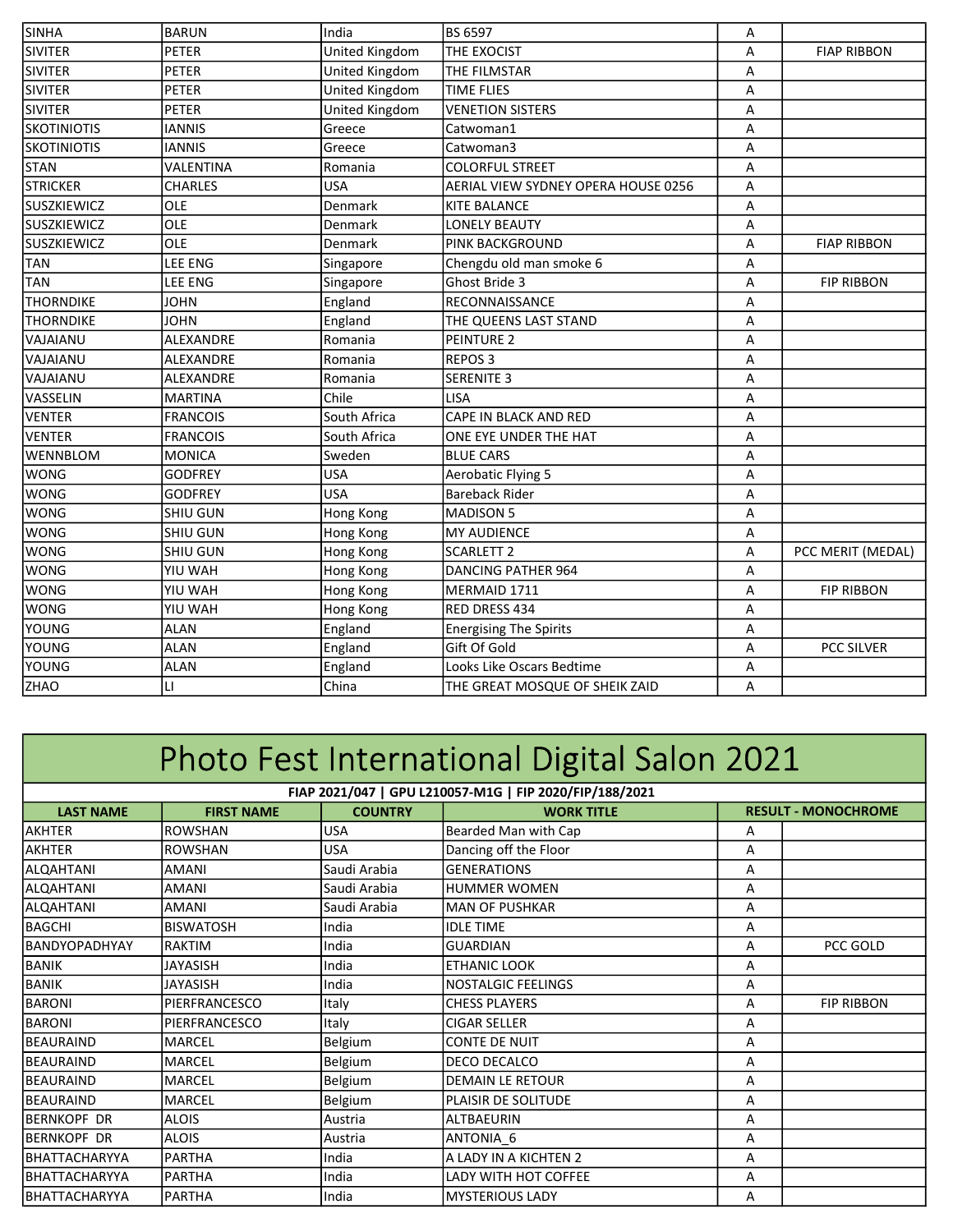| BHATTACHARYYA       | PARTHA              | India               | WHEN SUN KISS MY WINGS         | А |                    |
|---------------------|---------------------|---------------------|--------------------------------|---|--------------------|
| <b>BHAVE</b>        | AMEYA ANANT BHAVE   | India               | THE FRIGHT 1                   | A |                    |
| <b>BOŽNAR</b>       | <b>EMIL</b>         | Slovenia            | <b>HLEVNI</b>                  | А |                    |
| <b>BOŽNAR</b>       | <b>EMIL</b>         | Slovenia            | MELANCHOLY                     | А |                    |
| <b>BRAY</b>         | <b>DAVID</b>        | England             | <b>GALATEA 5</b>               | А |                    |
| <b>BRAY</b>         | <b>DAVID</b>        | England             | THE ENGINE ARRANGERS           | А | <b>FIAP GOLD</b>   |
| <b>BRAY</b>         | <b>DAVID</b>        | England             | THE LANCASTER BOYS             | Α |                    |
| <b>BRAY</b>         | <b>DAVID</b>        | England             | <b>THE SPIV</b>                | А |                    |
| <b>BUCHHOLZ</b>     | <b>MARTIN</b>       | Germany             | LEG UP                         | А |                    |
| <b>BUCHHOLZ</b>     | <b>MARTIN</b>       | Germany             | ON THE LURK                    | А | <b>FIP RIBBON</b>  |
| <b>BUGLI</b>        | PIETRO              | Italy               | Haflingers 2                   | А |                    |
| <b>BUGLI</b>        | PIETRO              | Italy               | Shadows and lights             | А |                    |
| <b>BYSACK</b>       | <b>SUBRATA</b>      | India               | <b>DOWN THEY COME</b>          | А |                    |
| <b>BYSACK</b>       | <b>SUBRATA</b>      | India               | <b>MYSTERIOUS LADY</b>         | А |                    |
| <b>CATANIA</b>      | <b>GOTTFRIED</b>    | Malta               | <b>CANARY WHARF ESCALATORS</b> | А |                    |
| <b>CATANIA</b>      | <b>GOTTFRIED</b>    | Malta               | <b>TULIP STAIRCASE LONDON</b>  | A |                    |
| <b>CHARALAMBOUS</b> | <b>CONSTANTINOS</b> | Cyprus              | Just myself                    | А |                    |
| <b>DEB SARKAR</b>   | <b>MANASI</b>       | India               | <b>BLACK BEAUTY</b>            | A |                    |
| <b>DEY</b>          | <b>ALOKE</b>        | India               | <b>LIGHT N SHADE</b>           | А |                    |
| <b>DEY</b>          | <b>ALOKE</b>        | India               | PET IS MY LIFE                 | А |                    |
| DHARIWAL            | SHASHANK            | India               | <b>ODYSSEY TO SPACE</b>        | А |                    |
| DOYLE               | <b>DICK DOYLE</b>   | Republic of Ireland | HAIL STORM ON THE HILLS        | А |                    |
| FABBRI              | <b>GIOVANNI</b>     | Italy               | Gondolas Venice-047 -20        | А |                    |
| <b>GHOSH</b>        | <b>ARPITA</b>       | India               | <b>FADED AWAY</b>              |   |                    |
| <b>GHOSH</b>        |                     | India               | ltime                          | А |                    |
| GILES               | <b>ARPITA</b>       |                     | MORNING GONDOLAS               | А | <b>FIAP RIBBON</b> |
|                     | PAUL                | United Kingdom      |                                | А |                    |
| GILES               | PAUL                | United Kingdom      | <b>THE MAVERICK</b>            | А |                    |
| GILES               | PAUL                | United Kingdom      | <b>THE WOLF</b>                | А |                    |
| <b>GLEDHILL</b>     | <b>CHRISTOPHER</b>  | United Kingdom      | <b>REACH FOR THE SKY</b>       | А |                    |
| <b>HARDLEY</b>      | LIZ                 | New Zealand         | <b>FLYBOARDING SPIRAL</b>      | А |                    |
| <b>HARWALKAR</b>    | <b>KISHAN</b>       | India               | <b>WINDMILLS OF OIA</b>        | А |                    |
| <b>HEALEY</b>       | ANN                 | England             | <b>WAY OUT</b>                 | А |                    |
| <b>HEINE</b>        | <b>ALIDA</b>        | South Africa        | <b>SIMSON</b>                  | А |                    |
| <b>HOCHHAUS</b>     | ALEXANDER           | Germany             | GLOOM                          | А |                    |
| <b>HOCHHAUS</b>     | ALEXANDER           | Germany             | <b>MOONLIGHT SHADOW</b>        | A |                    |
| <b>HOLST</b>        | <b>KJERSTI</b>      | Norway              | <b>FRIENDSHIP GIRL AND DOG</b> | А |                    |
| <b>HOLST</b>        | <b>KJERSTI</b>      | Norway              | <b>MAN DREAMING</b>            | А |                    |
| <b>HSIEH</b>        | LIU-HSUEH           | Taiwan              | <b>FAIRY IN THE CLOUD</b>      | Α |                    |
| <b>HSIEH</b>        | LIU-HSUEH           | Taiwan              | <b>MAKE CLOTHES</b>            | А |                    |
| <b>JARVINEN</b>     | <b>SIMO</b>         | Finland             | WET BODY                       | A |                    |
| <b>JHAVERI</b>      | <b>SHIRISH</b>      | India               | <b>WET NIGHT</b>               | А |                    |
| <b>JOHNSTON</b>     | <b>EION</b>         | Scotland            | <b>COOL DREAMS</b>             | А |                    |
| <b>JOHNSTON</b>     | <b>EION</b>         | Scotland            | LIMBS FIGURE                   | Α | <b>GPU RIBBON</b>  |
| <b>JOHNSTON</b>     | <b>EION</b>         | Scotland            | LONG LOOK                      | Α |                    |
| <b>JOSHI</b>        | <b>AJIT</b>         | India               | PIED                           | А |                    |
| <b>KAPSA</b>        | <b>EDUARDS</b>      | Latvia              | A HALL OF MIRRORS              | А |                    |
| <b>KAPSA</b>        | <b>EDUARDS</b>      | Latvia              | I will dance for you           | Α |                    |
| <b>KAPSA</b>        | <b>EDUARDS</b>      | Latvia              | <b>MORNING LIGHT</b>           | Α |                    |
| <b>KEPKEP</b>       | <b>KUMRAL</b>       | Turkey              | <b>Black Swan and Ballet</b>   | Α |                    |
| <b>KEPKEP</b>       | KUMRAL              | Turkey              | Descending                     | Α |                    |
| <b>KEREKES</b>      | <b>ISTVAN</b>       | Hungary             | <b>GOATHERD</b>                | А |                    |
| <b>KEREKES</b>      | ISTVAN              | Hungary             | MARAMURESAN TALE               | А | PCC MERIT (MEDAL)  |
| <b>KEREKES</b>      | ISTVAN              | Hungary             | SHEPHERD GIRL                  | Α |                    |
| <b>KEREKES</b>      | ISTVAN              | Hungary             | <b>WORKERS</b>                 | А |                    |
| <b>KRANOS</b>       | PANTELIS            | Cyprus              | Alexandria magic               | Α |                    |
| <b>KRANOS</b>       | PANTELIS            | Cyprus              | Italian beauty 5               | А |                    |
| <b>KRANOS</b>       | <b>PANTELIS</b>     | Cyprus              | Wreck magic time               | Α |                    |
| <b>KUMAR</b>        | ASHOK               | India               | <b>LIGHTHOUSE KAPU</b>         | А |                    |
| <b>KURCHEY</b>      | ANDREW              | <b>USA</b>          | <b>B AND W CAR SHOT</b>        | Α |                    |
| KUSHARI             | <b>MANISH</b>       | India               | <b>Better Half</b>             | Α |                    |
| KUSHARI             | <b>MANISH</b>       | India               | Floating                       | А |                    |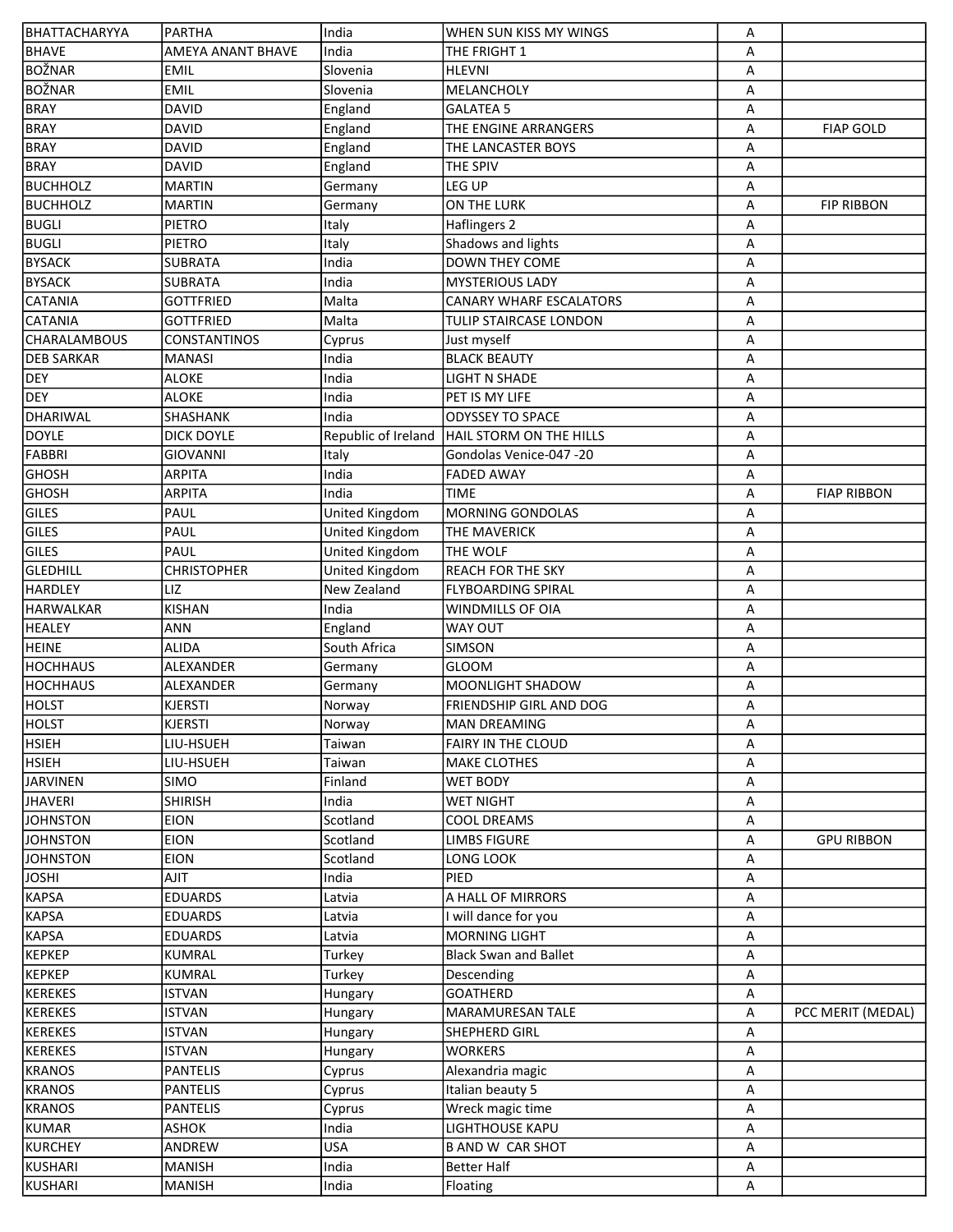| LAZAR                 | <b>ESZTER EMESE</b> | Greece         | <b>THE ARTIST</b>                 | Α |                   |
|-----------------------|---------------------|----------------|-----------------------------------|---|-------------------|
| LE FUSTEC             | SÉBASTIEN           | France         | SEUL SOUS LA PLUIE                | A |                   |
| <b>LOKOS</b>          | <b>ZOLTAN</b>       | Hungary        | <b>CLASP</b>                      | Α |                   |
| LYBAERT               | DANIEL              | Netherlands    | <b>ISENDICA IN HET WIT IN ZWW</b> | Α |                   |
| MAKAROVIC             | <b>ZORAN</b>        | Croatia        | <b>REVOLT</b>                     | Α |                   |
| MAKAROVIC             | <b>ZORAN</b>        | Croatia        | <b>ROMERO</b>                     | Α |                   |
| MARTIN                | <b>JOSE MARIA</b>   | Spain          | <b>BEAUTIFUL EYE</b>              | Α |                   |
| <b>MCTAGGART</b>      | GAIL                | Australia      | <b>BRIDGEWATER BAY</b>            | Α |                   |
| MOLERO GUTIERREZ      | <b>FLORENTINO</b>   | Spain          | ANA Y ISMAEL                      | Α |                   |
| MOLERO GUTIERREZ      | <b>FLORENTINO</b>   | Spain          | CON CUIDADO                       | Α |                   |
| MOLNAR                | LASZLO              | Hungary        | IN A BLACK DRESS                  | Α |                   |
| MOLNAR                | LASZLO              | Hungary        | <b>MOTION</b>                     | Α |                   |
| MOLNAR                | LASZLO              | Hungary        | PAIR OF EYES                      | Α |                   |
| MUKHERJEE             | <b>BISWAJIT</b>     | India          | <b>FETISH</b>                     | Α |                   |
| MUKHERJEE             | <b>BISWAJIT</b>     | India          | <b>VILLAGER</b>                   | Α |                   |
| MUKHOPADHYAY          | KUNTAL              | India          |                                   |   |                   |
|                       |                     |                | Snow Land                         | Α |                   |
| <b>OZOLS</b><br>OZOLS | <b>DAINIS</b>       | Latvia         | <b>FRIENDSHIP</b>                 | Α |                   |
|                       | <b>DAINIS</b>       | Latvia         | WINDOW I                          | Α |                   |
| PALETTI               | <b>SILVESTRO</b>    | Italy          | <b>ACTION 6</b>                   | Α |                   |
| PALETTI               | SILVESTRO           | Italy          | <b>ACTION 8</b>                   | Α |                   |
| PEAT                  | PHIL                | United Kingdom | <b>FASTRACK 70</b>                | Α |                   |
| PEAT                  | PHIL                | United Kingdom | <b>LAST ONES HOME</b>             | Α |                   |
| PEAT                  | PHIL                | United Kingdom | YOU DO IT LIKE THIS               | Α |                   |
| PHILIPPE              | <b>CHRISTINE</b>    | Belgium        | <b>EYES OF HOPE</b>               | Α |                   |
| <b>PHILIPPE</b>       | <b>CHRISTINE</b>    | Belgium        | <b>LADY FAN</b>                   | Α |                   |
| PHILIPPE              | <b>CHRISTINE</b>    | Belgium        | <b>MIRROR REFLECTION</b>          | Α |                   |
| PITKANEN              | MIKA                | Finland        | BEAUTY IN A FACTORY SETTING       | Α |                   |
| RAILLEY               | <b>TERRY</b>        | United Kingdom | <b>HANDS CROSSED</b>              | Α |                   |
| RAILLEY               | <b>TERRY</b>        | United Kingdom | <b>STARE</b>                      | Α |                   |
| <b>RAILLEY</b>        | <b>TERRY</b>        | United Kingdom | <b>STUDY</b>                      | Α | <b>FIP RIBBON</b> |
| <b>RAILLEY</b>        | TERRY               | United Kingdom | <b>VENUS</b>                      | Α |                   |
| <b>RENZO</b>          | <b>MAZZOLA</b>      | Italy          | <b>BAMBINA ETIOPE</b>             | Α |                   |
| ROY                   | <b>BIPLAB</b>       | India          | <b>SAME INTENTION</b>             | Α |                   |
| <b>RUBBOLI</b>        | <b>VENIERO</b>      | Italy          | RAILROADER                        | Α |                   |
| RYU                   | SHIN WOO            | South Korea    | FOG OF CASTLE                     | Α |                   |
| <b>SAHA</b>           | <b>SUBHO</b>        | India          | <b>BLACK BEAUTY 1</b>             | Α |                   |
| <b>SAHA</b>           | <b>SUBHO</b>        | India          | <b>FIGURE 6</b>                   | А |                   |
| <b>SAHA</b>           | <b>SUBHO</b>        | India          | POSTURE 2                         | Α |                   |
| SALERNO               | <b>BIAGIO</b>       | Italy          | <b>SPIRALS</b>                    | Α |                   |
| SALERNO               | <b>BIAGIO</b>       | Italy          | <b>WATING FOR DANTE</b>           | Α |                   |
| SALIM                 | MOHAMMAD ALI        | <b>USA</b>     | <b>Before Blooming</b>            | Α |                   |
| SALINAS D'ANGLADA     | JOAQUIN             | Spain          | <b>EMOCIONES</b>                  | Α | <b>FIP GOLD</b>   |
| SALINAS D'ANGLADA     | <b>JOAQUIN</b>      | Spain          | PILAR                             | Α |                   |
| <b>SARKAR</b>         | <b>PRANAB</b>       | India          | <b>IDLE TALK</b>                  | Α |                   |
| <b>SIMAZ</b>          | DARIO MARIO         | Italy          | <b>HORSES IN THE FALL</b>         | Α |                   |
| <b>SINHA</b>          | <b>BARUN</b>        | India          | BKS_6577 B                        | Α |                   |
| <b>SINHA</b>          | <b>BARUN</b>        | India          | <b>BS 6410 B</b>                  | Α |                   |
| <b>SK</b>             | BALACHANDDER        | India          | <b>BONDING</b>                    | Α |                   |
| <b>SK</b>             | BALACHANDDER        | India          | DAZZLER                           | Α |                   |
| <b>SKOTINIOTIS</b>    | <b>IANNIS</b>       |                |                                   |   |                   |
|                       |                     | Greece         | Meteoric step in the snow         | Α |                   |
| <b>SKOTINIOTIS</b>    | <b>IANNIS</b>       | Greece         | Stav V                            | Α |                   |
| <b>STOCK</b>          | <b>KLAUS</b>        | Switzerland    | THE GIRL ON THE CUBE              | Α |                   |
| <b>STOCK</b>          | <b>KLAUS</b>        | Switzerland    | <b>TOTALLY RELAXING</b>           | Α | <b>FIP RIBBON</b> |
| <b>SUSZKIEWICZ</b>    | OLE                 | Denmark        | <b>DIFFUSE BACKGROUND</b>         | Α |                   |
| <b>SUSZKIEWICZ</b>    | OLE                 | Denmark        | <b>ENDING STORY</b>               | Α |                   |
| <b>SUSZKIEWICZ</b>    | OLE                 | Denmark        | <b>GIRL UPSTAIRS</b>              | Α | <b>FIP RIBBON</b> |
| <b>SUSZKIEWICZ</b>    | OLE                 | Denmark        | <b>MYSTERIOUS</b>                 | Α |                   |
| <b>TAN</b>            | <b>LEE ENG</b>      | Singapore      | Sherina 5                         | Α |                   |
| <b>THORNDIKE</b>      | <b>JOHN</b>         | England        | <b>BUSINESS IS GOOD</b>           | Α |                   |
| <b>THORNDIKE</b>      | <b>JOHN</b>         | England        | <b>SECOND HONEYMOON</b>           | Α |                   |
| VAJAIANU              | ALEXANDRE           | Romania        | AFFECTION                         | Α |                   |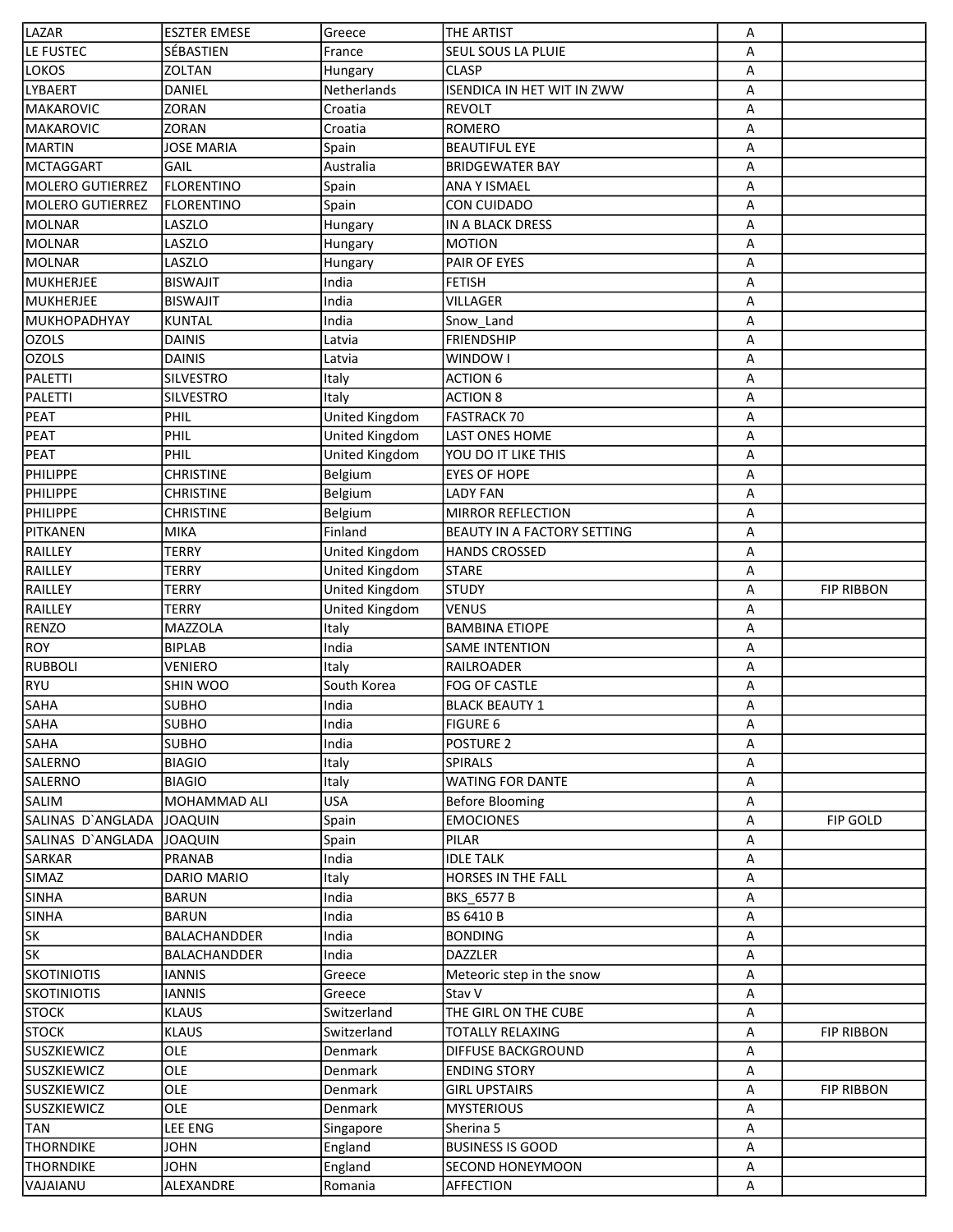| IVAJAIANU         | <b>ALEXANDRE</b>   | Romania        | <b>NOSTALGIE 3</b>      | A |                    |
|-------------------|--------------------|----------------|-------------------------|---|--------------------|
| IVAJAIANU         | <b>ALEXANDRE</b>   | Romania        | <b>PEINTURE</b>         | A |                    |
| <b>WEBSTER</b>    | JENNIFER MARAGERET | England        | IN LOVING HANDS         | A |                    |
| <b>WONG</b>       | <b>GODFREY</b>     | <b>USA</b>     | Cyclist 2               | Α |                    |
| <b>WONG</b>       | SHIU GUN           | Hong Kong      | <b>ATTRACTIVE POSE</b>  | A | PCC MERIT (MEDAL)  |
| <b>WONG</b>       | SHIU GUN           | Hong Kong      | <b>RECOLLECTING 2</b>   | Α |                    |
| <b>WONG</b>       | SHIU GUN           | Hong Kong      | <b>ROSE AND CAT</b>     | A |                    |
| <b>WONG</b>       | SHIU GUN           | Hong Kong      | <b>VEILED INNOCENCE</b> | A |                    |
| <b>WONG</b>       | YIU WAH            | Hong Kong      | <b>BOXING 283BW</b>     | A |                    |
| lwong             | YIU WAH            | Hong Kong      | CORIA 106BW             | A |                    |
| <b>YAN</b>        | XINGZHI            | China          | <b>STILL BEAUTIFUL</b>  | A |                    |
| <b>YANCHEVSKY</b> | <b>PETER</b>       | <b>Belarus</b> | Dance together          | Α |                    |
| <b>YOUNG</b>      | ALAN               | England        | Happy Pipe Smoker       | A | <b>FIAP RIBBON</b> |
| YOUNG             | ALAN               | England        | Innocence               | Α |                    |
| YOUNG             | ALAN               | England        | Last One Out            | Α |                    |
| <b>YOUNG</b>      | ALAN               | England        | The Soul Seller         | A |                    |
| <b>ZHAO</b>       | LI                 | China          | LIFE IS BUT A DREAM     | Α |                    |
|                   |                    |                |                         |   |                    |

| Photo Fest International Digital Salon 2021             |                          |                |                                 |   |                        |  |  |  |  |
|---------------------------------------------------------|--------------------------|----------------|---------------------------------|---|------------------------|--|--|--|--|
| FIAP 2021/047   GPU L210057-M1G   FIP 2020/FIP/188/2021 |                          |                |                                 |   |                        |  |  |  |  |
| <b>LAST NAME</b>                                        | <b>FIRST NAME</b>        | <b>COUNTRY</b> | <b>WORK TITLE</b>               |   | <b>RESULT - NATURE</b> |  |  |  |  |
| <b>ADHIKARY</b>                                         | <b>NIKHIL</b>            | India          | <b>BLACK HEADED IBIS3</b>       | Α |                        |  |  |  |  |
| <b>AKHTER</b>                                           | <b>ROWSHAN</b>           | <b>USA</b>     | Jumping                         | Α |                        |  |  |  |  |
| AKHTER                                                  | ROWSHAN                  | <b>USA</b>     | Stingray                        | A |                        |  |  |  |  |
| AL-KHAILFA                                              | <b>HANAN HASSAN</b>      | Bahrain        | <b>HIT BY NICK</b>              | A |                        |  |  |  |  |
| AL-KHAILFA                                              | <b>HANAN HASSAN</b>      | <b>Bahrain</b> | <b>GET HIM DOWN S</b>           | Α |                        |  |  |  |  |
| ANAGNOSTIDIS                                            | MARC                     | France         | <b>ACCOUPLEMENT BICOLORE 2</b>  | A |                        |  |  |  |  |
| <b>ANAGNOSTIDIS</b>                                     | <b>MARC</b>              | France         | DUO MANTES ET ARGUS 2           | A |                        |  |  |  |  |
| <b>ANAGNOSTIDIS</b>                                     | <b>MARC</b>              | France         | <b>FEMELLE TAURICA</b>          | A |                        |  |  |  |  |
| <b>ANAGNOSTIDIS</b>                                     | <b>MARC</b>              | France         | ORANGE TIP ET FILICARIA         | Α |                        |  |  |  |  |
| <b>BAGCHI</b>                                           | <b>BISWATOSH</b>         | India          | <b>BABY WALKING</b>             | A |                        |  |  |  |  |
| <b>BAGCHI</b>                                           | <b>BISWATOSH</b>         | India          | <b>MORNING WALK</b>             | Α |                        |  |  |  |  |
| <b>BAGCHI</b>                                           | <b>BISWATOSH</b>         | India          | PREDATOR AND THE PREY           | A |                        |  |  |  |  |
| <b>BAGCHI</b>                                           | <b>BISWATOSH</b>         | India          | <b>THIRSTY LIONESS</b>          | A |                        |  |  |  |  |
| BANERJEE                                                | <b>DR ANIRBAN</b>        | India          | <b>COMMON KESTREL WITH KILL</b> | A |                        |  |  |  |  |
| BANERJEE                                                | <b>DR ANIRBAN</b>        | India          | <b>MATING</b>                   | Α |                        |  |  |  |  |
| BERNKOPF DR                                             | <b>ALOIS</b>             | Austria        | EULE <sub>2</sub>               | A |                        |  |  |  |  |
| BHANDARI                                                | <b>SUBHASISH</b>         | India          | <b>TAKING OFF WITH FOOD</b>     | A |                        |  |  |  |  |
| <b>BHAVE</b>                                            | AMEYA ANANT BHAVE        | India          | <b>EATING IN SYNC</b>           | Α |                        |  |  |  |  |
| <b>BHAVE</b>                                            | <b>AMEYA ANANT BHAVE</b> | India          | <b>STEPPE KILLS</b>             | A |                        |  |  |  |  |
| <b>BHAVE</b>                                            | AMEYA ANANT BHAVE        | India          | <b>VINE SURROUNDINGS</b>        | Α |                        |  |  |  |  |
| <b>BRAY</b>                                             | DAVID                    | England        | PEREGRINE FALCON COVETTING      | Α |                        |  |  |  |  |
| lbs                                                     | VENKATESH                | India          | M STARLING VS WC BARBET         | A |                        |  |  |  |  |
| <b>BYSACK</b>                                           | <b>SUBRATA</b>           | India          | <b>FEROCIOUS FIGHT</b>          | A |                        |  |  |  |  |
| <b>BYSACK</b>                                           | <b>SUBRATA</b>           | India          | <b>GODWIT ATTACK FROM TOP</b>   | Α |                        |  |  |  |  |
| <b>BYSACK</b>                                           | <b>SUBRATA</b>           | India          | <b>HERON WITH KILL</b>          | A |                        |  |  |  |  |
| C.R.                                                    | SATHYANARAYANA           | India          | <b>CHEETAH TRIPPING GAZELLE</b> | A |                        |  |  |  |  |
| C.R.                                                    | SATHYANARAYANA           | India          | <b>DOUBLE ATTACK</b>            | Α | PCC BRONZE             |  |  |  |  |
| <b>CHENNA</b>                                           | SEETA RAMA RAO (RAJA)    | lIndia         | <b>BACK STAB</b>                | Α |                        |  |  |  |  |
| <b>CHENNA</b>                                           | SEETA RAMA RAO (RAJA)    | India          | <b>GREEN FEAST</b>              | A |                        |  |  |  |  |
| Існоі                                                   | CHI KUN                  | China          | FOOD HUNTING AT NIGHT           | A |                        |  |  |  |  |
| DESARKER                                                | <b>DILIP</b>             | India          | KINGFISHER WITH CATCH 9232      | A |                        |  |  |  |  |
| <b>DEY SARKAR</b>                                       | PRASENJIT                | India          | <b>OSPREY WITH CATCH1</b>       | Α |                        |  |  |  |  |
| <b>DEY SARKAR</b>                                       | PRASENJIT                | India          | <b>ROYAL MATING</b>             | Α | <b>FIP GOLD</b>        |  |  |  |  |
| <b>DOMS</b>                                             | <b>LUC</b>               | Belgium        | <b>COLIBRI A FLEURIR</b>        | Α |                        |  |  |  |  |
| <b>DOMS</b>                                             | LUC                      | Belgium        | <b>HYENA WITH PREY</b>          | A | PCC SILVER             |  |  |  |  |
| <b>DOMS</b>                                             | <b>LUC</b>               | Belgium        | SPRINGENDE EEKHOORN             | A |                        |  |  |  |  |
| FABBRI                                                  | <b>GIOVANNI</b>          | Italy          | Evolution-18                    | Α |                        |  |  |  |  |
| FABBRI                                                  | <b>GIOVANNI</b>          | Italy          | Leopard with prey 6             | Α |                        |  |  |  |  |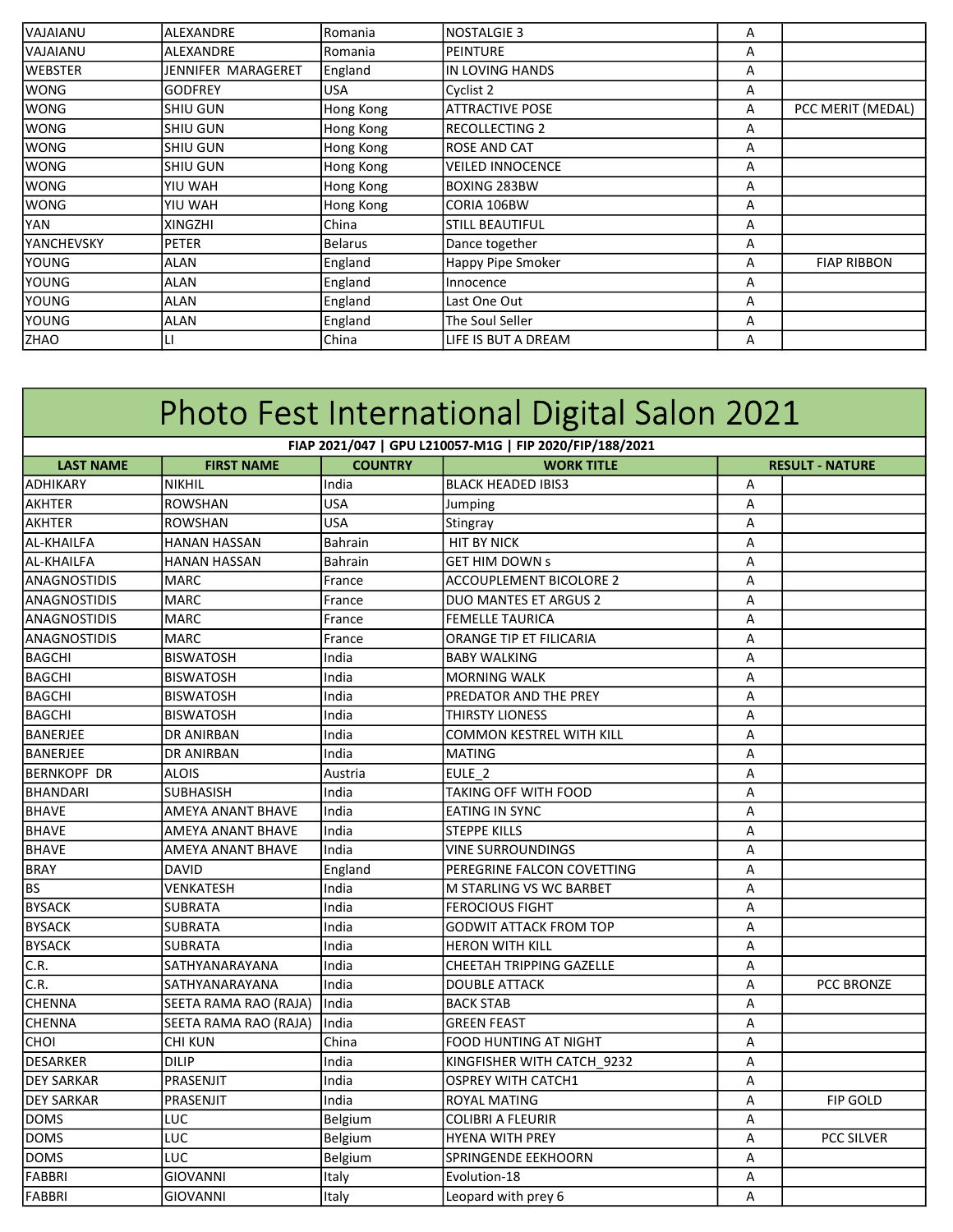| FABBRI                | <b>GIOVANNI</b>          | Italy          | Quarrel between Buzzards-035-20         | Α      |                    |
|-----------------------|--------------------------|----------------|-----------------------------------------|--------|--------------------|
| <b>FRESCURA</b>       | <b>GIOVANNI FRESCURA</b> | Italy          | <b>COYOTES FIGHTING 6</b>               | Α      |                    |
| <b>FRESCURA</b>       | <b>GIOVANNI FRESCURA</b> | Italy          | <b>FIGHTING SITUATION 2</b>             | Α      | <b>FIP RIBBON</b>  |
| <b>FRESCURA</b>       | <b>GIOVANNI FRESCURA</b> | Italy          | <b>HUNTING</b>                          | Α      |                    |
| <b>GAIKWAD</b>        | <b>DR SUDHIR</b>         | India          | CARRYING THE PRIZED POSSESSION          | А      | PCC GOLD           |
| <b>GAIKWAD</b>        | <b>DR SUDHIR</b>         | India          | FEASTING ON A PRIZED CATCH              | Α      |                    |
| <b>GAIKWAD</b>        | <b>DR SUDHIR</b>         | India          | WITH THE KILLED SAMBHAR                 | Α      |                    |
| <b>GHOSH</b>          | <b>CHINTA HARAN</b>      | India          | <b>FEATHER ISOLATION</b>                | Α      | <b>FIP RIBBON</b>  |
| <b>GHOSH</b>          | <b>CHINTA HARAN</b>      | India          | <b>STRETCHING</b>                       | Α      |                    |
| <b>GHOSH</b>          | CHINTA HARAN             | India          | THE BLADDER                             | Α      |                    |
| GUJJARAPPA            | <b>DR PRABHAKARA</b>     | India          | <b>TERNS</b>                            | Α      |                    |
| <b>HARDLEY</b>        | LIZ                      | New Zealand    | <b>CENTROCHELYS SULCATA MATING</b>      | Α      |                    |
| <b>HARDLEY</b>        | LIZ                      | New Zealand    | ORIENTAL PIED HORNBILL                  | Α      |                    |
| <b>HARDLEY</b>        | LIZ                      | New Zealand    | PRAYING MANTIS DEVOURING WASP           | A      |                    |
| <b>HEALEY</b>         | ANN                      | England        | <b>KINGFISHER FISHING</b>               | Α      |                    |
| <b>HOLST</b>          | KJERSTI                  | Norway         | <b>GREAT CRESTED GREBE IN COURTSHIP</b> | Α      |                    |
| <b>HOLST</b>          | KJERSTI                  | Norway         | HERRING GULL IN FIGHT                   | Α      |                    |
| <b>HSIEH</b>          | LIU-HSUEH                | Taiwan         | <b>NIGHT STALKER</b>                    | Α      |                    |
| <b>JANA</b>           | SAIKAT KUMAR             | India          | <b>ISTHMUS</b>                          | Α      |                    |
| <b>JANA</b>           | SAIKAT KUMAR             | India          | LATIN AMERICA IN LADAKH                 | Α      |                    |
|                       | SAIKAT KUMAR             | India          | <b>ROCKY SHADOW</b>                     |        |                    |
| <b>JANA</b><br>JENZER | <b>URS</b>               | Switzerland    | <b>KOENIGSPINGUINE 2</b>                | Α<br>Α |                    |
|                       | URS                      | Switzerland    | OKAVANGO 3047                           | Α      |                    |
| <b>JENZER</b>         | <b>AJIT</b>              | India          | <b>AWAITING FOR TURN</b>                |        |                    |
| <b>JOSHI</b>          |                          |                |                                         | Α      |                    |
| <b>JOSHI</b>          | <b>TILA</b>              | India          | <b>CONFLICT</b>                         | Α      |                    |
| <b>JOSHI</b>          | <b>TILA</b>              | India          | <b>ULTIMATE AIM</b>                     | Α      |                    |
| <b>JOSHI</b>          | <b>CHITRA</b>            | India          | MASTI                                   | Α      | PCC MERIT (MEDAL)  |
| <b>JOSHI</b>          | <b>CHITRA</b>            | India          | <b>WARD</b>                             | Α      |                    |
| <b>KEREKES</b>        | <b>ISTVAN</b>            | Hungary        | PELOPHYLAX RIDIBUNDUS                   | Α      |                    |
| <b>KUMAR</b>          | ASHOK                    | India          | <b>BAT HUNTING FRUIT</b>                | Α      |                    |
| <b>KUMAR</b>          | ASHOK                    | India          | <b>WASP BUILDING NEST</b>               | A      |                    |
| <b>KUMAR</b>          | ASHOK                    | India          | <b>WASP CARRYING FEED</b>               | Α      |                    |
| KV                    | <b>KRISHNAN</b>          | India          | AFFECTION                               | Α      |                    |
| KV                    | <b>KRISHNAN</b>          | India          | <b>ELEPHANTS MARCH</b>                  | Α      |                    |
| <b>KV</b>             | <b>KRISHNAN</b>          | India          | THREE TIGERS DRINKING WATER             | Α      |                    |
| LAKSHMI RATAN         | HARI                     | India          | <b>BLOODY FEAST</b>                     | Α      |                    |
| <b>LAKSHMI RATAN</b>  | <b>HARI</b>              | India          | <b>CHEETAHS MEAL 2</b>                  | Α      |                    |
| Li                    | Chen-You                 | Taiwan         | Couple 191                              | Α      |                    |
| Li                    | Chen-You                 | Taiwan         | Couple 199                              | Α      | <b>FIP RIBBON</b>  |
| Li                    | Chen-You                 | Taiwan         | Hunter 100                              | Α      |                    |
| M REDDY               | NEELIMA                  | India          | MATING OLIVE RIDLEY PAIR                | Α      | <b>FIAP GOLD</b>   |
| M REDDY               | NEELIMA                  | India          | ODKF WITH SKINK KILL                    | Α      |                    |
| M REDDY               | NEELIMA                  | India          | ODKF WITH SPOTTED GEKO                  | Α      |                    |
| MUKHERJEE             | <b>BISWAJIT</b>          | India          | <b>LUNGE FORWARD</b>                    | Α      |                    |
| MUKHOPADHYAY          | KUNTAL                   | India          | 516 Drink                               | Α      |                    |
| MUKHOPADHYAY          | KUNTAL                   | India          | KILLED                                  | Α      |                    |
| MUKHOPADHYAY          | <b>KUNTAL</b>            | India          | Look Back                               | Α      |                    |
| ORIGER                | <b>JEFF</b>              | Luxembourg     | HUMMINGBIRD OWLS WITH PINK FLOWER       | А      |                    |
| PALETTI               | SILVESTRO                | Italy          | THE FAMILY 28                           | Α      | <b>FIAP RIBBON</b> |
| PALETTI               | SILVESTRO                | Italy          | THE GIFT 8                              | Α      |                    |
| PALETTI               | SILVESTRO                | Italy          | THE KISS                                | Α      |                    |
| PEAT                  | PHIL                     | United Kingdom | <b>GREAT CRESTED GREBE WITH YOUNG</b>   | А      |                    |
| <b>PHILIPPE</b>       | <b>CHRISTINE</b>         | Belgium        | THE SQUIRREL                            | Α      |                    |
| <b>PHILIPPE</b>       | <b>CHRISTINE</b>         | Belgium        | THE SQUIRREL MIRROR                     | Α      |                    |
| <b>PODOBNIK</b>       | RAFAEL                   | Slovenia       | ENTRANCE TO THE UNDERGROUND             | Α      |                    |
| <b>PODOBNIK</b>       | RAFAEL                   | Slovenia       | <b>WHITE DESERT</b>                     | Α      |                    |
| RAILLEY               | <b>TERRY</b>             | United Kingdom | PATIENCE                                | Α      |                    |
| RENZO                 | MAZZOLA                  | Italy          | <b>IMBECCATA</b>                        | Α      |                    |
| RENZO                 | MAZZOLA                  | Italy          | PELLICANI DAL CIUFFO                    | Α      |                    |
| RENZO                 | MAZZOLA                  | Italy          | PICCHIO ROSSO                           | Α      |                    |
| SALERNO               | <b>BIAGIO</b>            | Italy          | <b>FIGHT</b>                            | Α      |                    |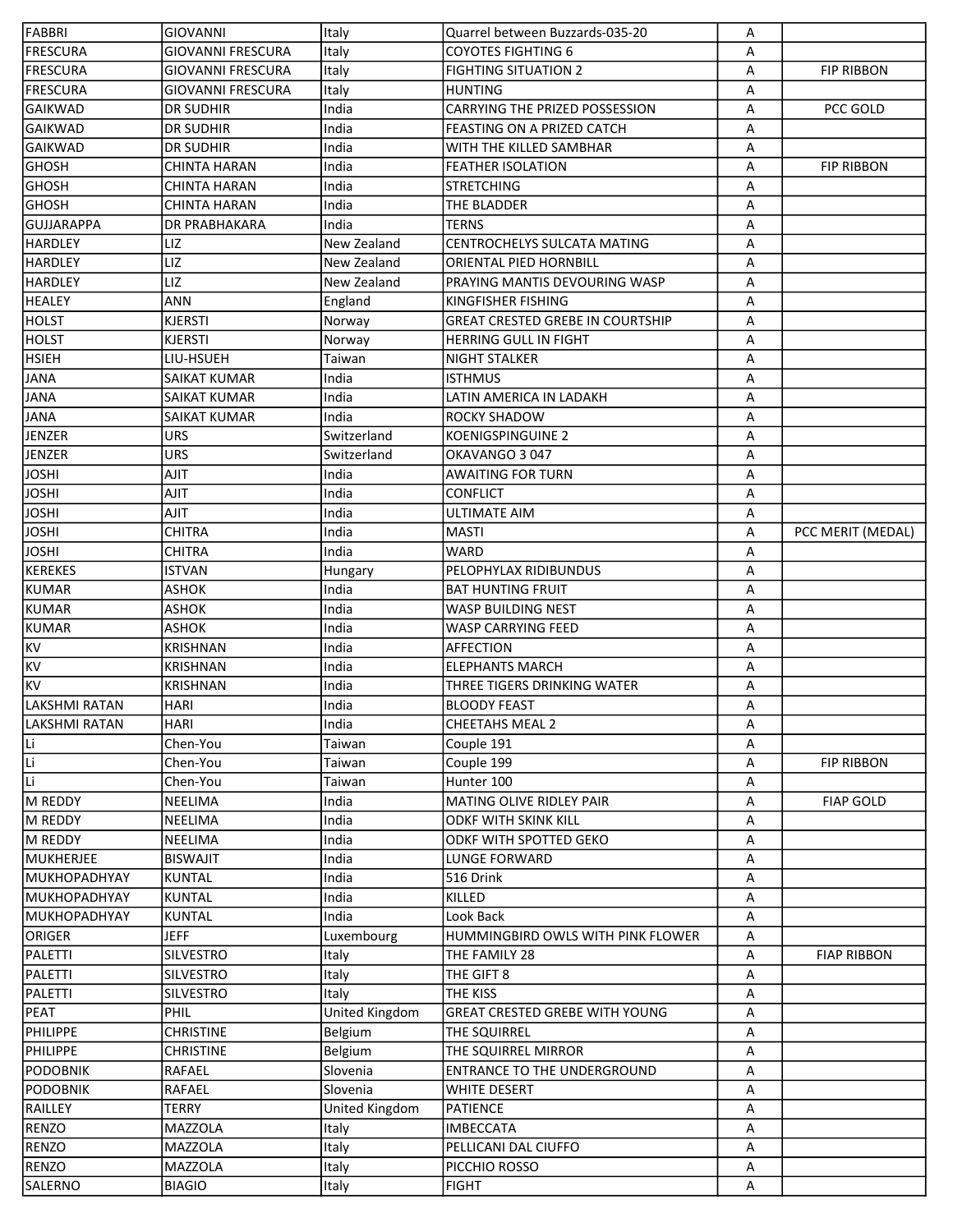| SALERNO              | <b>BIAGIO</b>       | Italy        | <b>SATISFACTION</b>                     | Α |                    |
|----------------------|---------------------|--------------|-----------------------------------------|---|--------------------|
| <b>SALIM</b>         | <b>MOHAMMAD ALI</b> | <b>USA</b>   | Spider Monkey Family                    | A |                    |
| <b>SARKAR</b>        | <b>PRANAB</b>       | India        | <b>BEST FRIEND</b>                      | Α |                    |
| <b>SARKAR</b>        | <b>SAMIR</b>        | India        | Elephants in front of Kilimanjaro       | Α |                    |
| <b>SARKAR</b>        | <b>SAMIR</b>        | India        | <b>Resting Cheeta</b>                   | A |                    |
| <b>SARKAR</b>        | SANJOY              | India        | DAMSELFLIES EGGS LAYING                 | Α |                    |
| <b>SARKAR</b>        | SANJOY              | India        | <b>DAMSELFLY MATING 3</b>               | Α | <b>FIP RIBBON</b>  |
| <b>SARKAR</b>        | SANJOY              | India        | <b>EGGS LAYING</b>                      | A |                    |
| <b>SINHA</b>         | <b>BARUN</b>        | India        | FOOD FOR THE DAY                        | Α |                    |
| <b>SK</b>            | <b>BALACHANDDER</b> | India        | <b>CATERPILLAR AND EGGS</b>             | A |                    |
| <b>SK</b>            | <b>BALACHANDDER</b> | India        | <b>MATING TIME</b>                      | A |                    |
| <b>STRICKER</b>      | <b>CHARLES</b>      | <b>USA</b>   | <b>BROWN BEAR INTIMIDATES CUB 0541</b>  | A |                    |
| <b>STRICKER</b>      | <b>CHARLES</b>      | <b>USA</b>   | <b>GULLS FEAST ON SEAL PUP 0698</b>     | Α | PCC MERIT (MEDAL)  |
| <b>STRICKER</b>      | <b>CHARLES</b>      | USA          | <b>HYENA SWALLOWS HIDE 3478</b>         | A |                    |
| <b>STRICKER</b>      | <b>CHARLES</b>      | <b>USA</b>   | <b>MOTHER BEAR DISCIPLINES CUB 1434</b> | Α |                    |
| <b>TAN</b>           | LEE ENG             | Singapore    | Oriental Honey Buzzard 31               | Α |                    |
| TAN                  | LEE ENG             | Singapore    | Steller Sea Eagle 7                     | Α |                    |
| V K                  | <b>VINOD KUMAR</b>  | India        | ROBBER WITH LONG LEGGGED FLY1           | Α |                    |
| lv k                 | <b>VINOD KUMAR</b>  | India        | ROBBERFLY WITH BLUE BOTTLE FLY          | Α |                    |
| <b>VAN ECHELPOEL</b> | <b>RENE</b>         | Belgium      | <b>GAAI MET KASTANJE</b>                | A |                    |
| VAN ECHELPOEL        | RENE                | Belgium      | <b>JONGE HAVIK</b>                      | A | <b>GPU RIBBON</b>  |
| <b>VAN ECHELPOEL</b> | <b>RENE</b>         | Belgium      | <b>MEAT EATING BUZZARD</b>              | Α |                    |
| VENTER               | <b>FRANCOIS</b>     | South Africa | <b>BLUE HOUR BUFFULO</b>                | A |                    |
| VENTER               | <b>FRANCOIS</b>     | South Africa | WAXBIL JUMP OUT OF THE BATH             | A |                    |
| <b>VERGHIS</b>       | SHEILA              | India        | <b>GYRATION</b>                         | Α |                    |
| <b>VERGHIS</b>       | <b>SHEILA</b>       | India        | <b>INSTINCTIVE LOVE</b>                 | Α |                    |
| <b>VERGHIS</b>       | <b>SHEILA</b>       | India        | <b>MEAL SHARING</b>                     | Α |                    |
| <b>VERGHIS</b>       | <b>SHEILA</b>       | India        | <b>NATURE CALL</b>                      | Α |                    |
| <b>WEBSTER</b>       | JENNIFER MARAGERET  | England      | <b>TIGER DRINKING</b>                   | Α |                    |
| <b>WHISTON</b>       | <b>IAN</b>          | England      | CHEETAH MOTHER GUARDING KILL            | A | <b>FIAP RIBBON</b> |
| <b>WHISTON</b>       | <b>IAN</b>          | England      | <b>HYENAS WITH DAWN KILL</b>            | A | <b>FIP RIBBON</b>  |
| <b>WHISTON</b>       | <b>IAN</b>          | England      | <b>WILDEBEEST FLEEING LIONS</b>         | A |                    |
|                      |                     |              |                                         |   |                    |

## Photo Fest International Digital Salon 2021

| FIAP 2021/047   GPU L210057-M1G   FIP 2020/FIP/188/2021 |                          |                |                                     |   |                              |  |  |  |
|---------------------------------------------------------|--------------------------|----------------|-------------------------------------|---|------------------------------|--|--|--|
| <b>LAST NAME</b>                                        | <b>FIRST NAME</b>        | <b>COUNTRY</b> | <b>WORK TITLE</b>                   |   | <b>RESULT - PHOTO TRAVEL</b> |  |  |  |
| ALQAHTANI                                               | <b>AMANI</b>             | Saudi Arabia   | <b>FRIENDSHIP</b>                   | A |                              |  |  |  |
| <b>BAGCHI</b>                                           | <b>BISWATOSH</b>         | India          | <b>LEANING TOWER OF PISA</b>        | A |                              |  |  |  |
| <b>BAGCHI</b>                                           | <b>BISWATOSH</b>         | India          | SIENE RIVER FROM EIFEL TOWER        | A |                              |  |  |  |
| <b>BANDYOPADHYAY</b>                                    | <b>RAKTIM</b>            | India          | <b>SOLITUDE</b>                     | A |                              |  |  |  |
| BANDYOPADHYAY                                           | <b>RAKTIM</b>            | India          | THE FORTRESS OF PUNAKHA             | A |                              |  |  |  |
| BANDYOPADHYAY                                           | <b>RAKTIM</b>            | India          | <b>WHERE SKY MEETS EARTH</b>        | A |                              |  |  |  |
| <b>BERNKOPF DR</b>                                      | <b>ALOIS</b>             | Austria        | SANTORIN <sub>2</sub>               | A |                              |  |  |  |
| BHANDARI                                                | <b>SUBHASISH</b>         | India          | <b>BISHNUPUR RASHMANCHA</b>         | A |                              |  |  |  |
| <b>BHAVE</b>                                            | <b>AMEYA ANANT BHAVE</b> | India          | THE CROSSING                        | A |                              |  |  |  |
| <b>BHOURASKAR</b>                                       | <b>DEEPAK SHRIPAD</b>    | India          | <b>SKIES RESORT TOP SWITZERLAND</b> | Α |                              |  |  |  |
| BOŽNAR                                                  | <b>EMIL</b>              | Slovenia       | <b>DUSK</b>                         | A |                              |  |  |  |
| <b>BRAY</b>                                             | <b>DAVID</b>             | England        | <b>HAMNOY CLICHE</b>                | A |                              |  |  |  |
| <b>BRAY</b>                                             | <b>DAVID</b>             | England        | <b>SAKRISOY VISTA</b>               | A | <b>FIP GOLD</b>              |  |  |  |
| <b>BRAY</b>                                             | <b>DAVID</b>             | England        | <b>STORMY DAY AT GODREVY</b>        | A |                              |  |  |  |
| <b>BUCHHOLZ</b>                                         | <b>MARTIN</b>            | Germany        | <b>ELTZ CASTLE</b>                  | A |                              |  |  |  |
| <b>BUGLI</b>                                            | <b>PIETRO</b>            | Italy          | Castelluccio di Norcia 1            | A |                              |  |  |  |
| BUGLI                                                   | <b>PIETRO</b>            | Italy          | Colors of Burano 3                  | A | <b>FIP RIBBON</b>            |  |  |  |
| BUGLI                                                   | <b>PIETRO</b>            | Italy          | Sibillni Mountains 2                | A |                              |  |  |  |
| <b>BYSACK</b>                                           | <b>SUBRATA</b>           | India          | <b>WINDMILL AT MYKONOS</b>          | A | <b>FIAP RIBBON</b>           |  |  |  |
| <b>BYSACK</b>                                           | <b>SUBRATA</b>           | India          | <b>WONDER OF PALOUSE</b>            | A |                              |  |  |  |
| <b>CATANIA</b>                                          | <b>GOTTFRIED</b>         | Malta          | CITY OF ARTS AND SCIENCES 20        | A |                              |  |  |  |
| <b>CATANIA</b>                                          | <b>GOTTFRIED</b>         | Malta          | SIGGIEWI FJAKKOLI 2                 | A |                              |  |  |  |
| <b>CORSINI</b>                                          | CARLO                    | Italy          | Holy Island                         | Α |                              |  |  |  |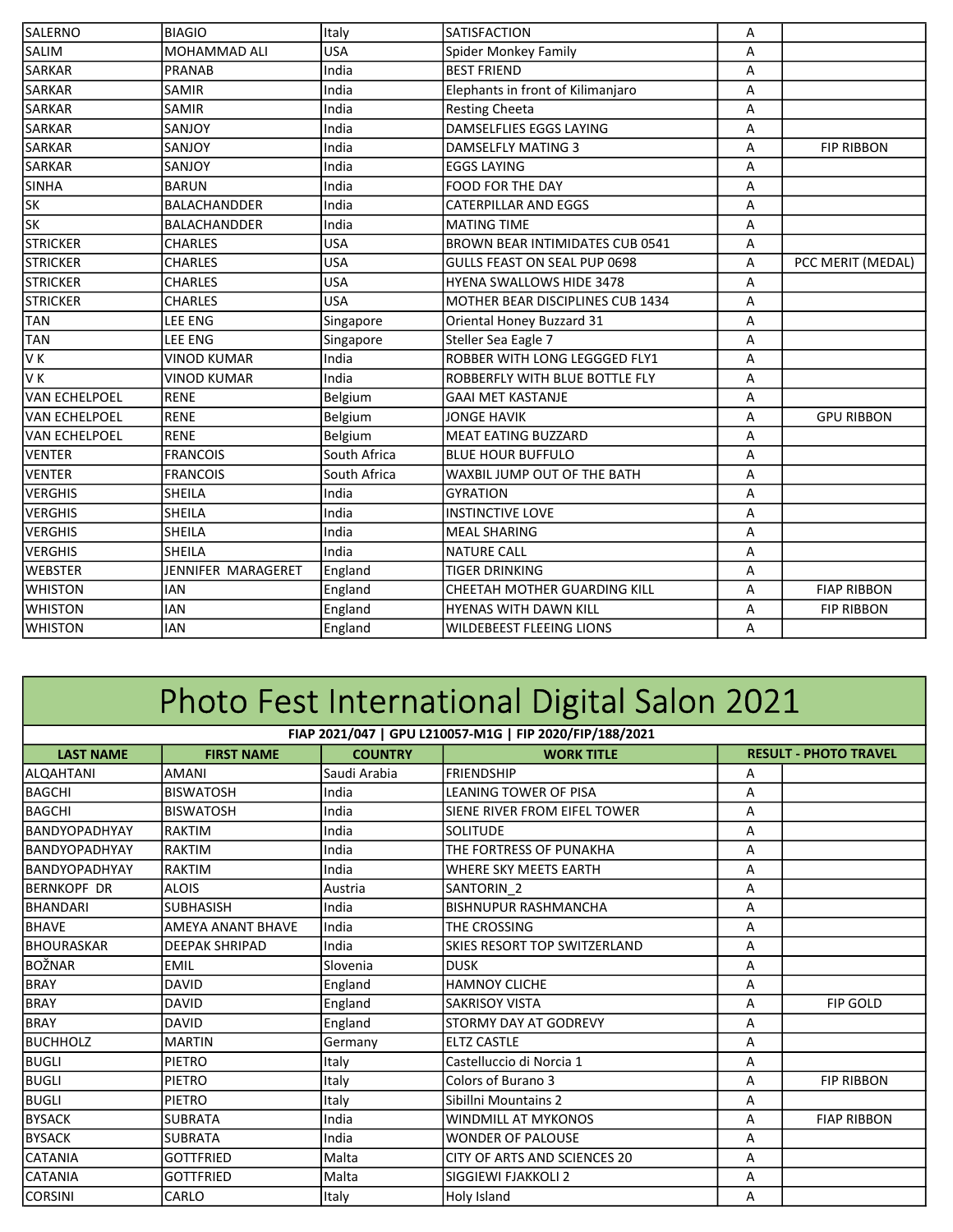| DESARKER                      | <b>DILIP</b>        | India        | Monastry on hilltop 9781          | A |                    |
|-------------------------------|---------------------|--------------|-----------------------------------|---|--------------------|
| DEY                           | <b>ALOKE</b>        | India        | PRAY FOR PEACE                    | А |                    |
| DHARIWAL                      | SHASHANK            | India        | <b>PATHS OF WATER</b>             | А |                    |
| GHOSH                         | NILANJAN            | India        | LIGHT AND SHADOW                  | Α |                    |
| <b>GHOSH</b>                  | <b>CHINTA HARAN</b> | India        | JAL MAHAL                         | Α |                    |
| <b>GOGOI</b>                  | PARAM KRISHNA       | India        | AN EVENING IN KEDARNATH           | Α |                    |
| <b>GOGOI</b>                  | PARAM KRISHNA       | India        | <b>LIGHT TO ENLIGHTEN</b>         | Α |                    |
| GONG                          | <b>DEBAO</b>        | China        | <b>CLOUDS ON DRAGON RIDGE</b>     | Α |                    |
| GONG                          | <b>DEBAO</b>        | China        | <b>ELEGANT VILLAGE</b>            | Α |                    |
| GONG                          | <b>DEBAO</b>        | China        | <b>MOUNTAIN PATH</b>              | Α |                    |
| GOPALAKRISHNAN                | <b>SUNDAR</b>       | India        | <b>COCHAM CASTLE</b>              | Α |                    |
| <b>HARDLEY</b>                | LIZ                 | New Zealand  | <b>SYDNEY MORNING</b>             | Α |                    |
| <b>HARWALKAR</b>              | <b>KISHAN</b>       | India        | <b>GOODBYE OIA</b>                | Α |                    |
| HARWALKAR                     | <b>KISHAN</b>       | India        | <b>OIA SUNRISE</b>                | Α |                    |
| <b>HEINE</b>                  | <b>FRIK</b>         | South Africa | <b>PURE</b>                       | Α |                    |
| HO                            | <b>HUNG</b>         | <b>USA</b>   | <b>MELBOURNE 3</b>                | A |                    |
| <b>HOLST</b>                  | <b>KJERSTI</b>      | Norway       | LITTLE MAN IN A BIG WORLD         | Α | <b>GPU RIBBON</b>  |
| <b>JANA</b>                   | <b>SAIKAT KUMAR</b> | India        | AN AFTERNOON IN PARIS 02          | Α |                    |
| <b>JANA</b>                   | SAIKAT KUMAR        | India        | <b>PANGONG EXPLORER</b>           | Α | <b>FIAP RIBBON</b> |
| <b>JANA</b>                   | SAIKAT KUMAR        | India        | PANGONG EXPLORER 02               | Α |                    |
| JARVINEN                      | SIMO                | Finland      | <b>WINTER SWIMMERS</b>            | Α |                    |
| JENZER                        | <b>URS</b>          | Switzerland  | <b>ARKTIS 3 EISBERGE 2</b>        |   |                    |
|                               | <b>URS</b>          | Switzerland  | <b>VENEDIG REGATTA 4</b>          | Α |                    |
| <b>JENZER</b><br><b>JOSHI</b> |                     |              |                                   | Α |                    |
|                               | <b>CHITRA</b>       | India        | <b>ANCESTOR WARSHIP PLACE</b>     | Α |                    |
| <b>JOSHI</b>                  | CHITRA              | India        | <b>TEMPLE ON ISLAND</b>           | Α |                    |
| $\overline{\mathsf{K}}$       | LOGANATHAN          | India        | <b>VELANKANNI CHURCH</b>          | Α |                    |
| <b>KEPKEP</b>                 | KUMRAL              | Turkey       | Baloons in the Sky                | Α |                    |
| <b>KEREKES</b>                | <b>ISTVAN</b>       | Hungary      | <b>WORLD OF TALES</b>             | А |                    |
| KO                            | <b>JEONGSOO</b>     | South Korea  | CAODAISM                          | Α |                    |
| <b>KRANOS</b>                 | <b>PANTELIS</b>     | Cyprus       | Above the submarine wreck         | Α | PCC GOLD           |
| KRANOS                        | <b>PANTELIS</b>     | Cyprus       | <b>ABOVE THE WARSHIP WRECK</b>    | Α |                    |
| KUCZYNSKI                     | SEBASTIAN           | Poland       | SEISERM ALM 1                     | Α | <b>FIP RIBBON</b>  |
| <b>KUMAR</b>                  | ASHOK               | India        | JATRA CAR FESTIVAL                | A | <b>FIP RIBBON</b>  |
| KUMAR                         | ASHOK               | India        | JODU KAMBALA RACE                 | Α |                    |
| KUMAR                         | ASHOK               | India        | KAMBALA RACE                      | Α |                    |
| KUNDU                         | <b>BISWAPRIYO</b>   | India        | <b>CROSSING THE BRIDGE</b>        | Α |                    |
| KUNDU                         | <b>BISWAPRIYO</b>   | India        | SERPENTINE                        | Α |                    |
| <b>KUSHARI</b>                | <b>MANISH</b>       | India        | Alone                             | Α |                    |
| <b>KUSHARI</b>                | <b>MANISH</b>       | India        | Wrestlers                         | A |                    |
| <b>KV</b>                     | <b>KRISHNAN</b>     | India        | BIRDS EYE VIEW OF DUBAI 2         | А |                    |
| <b>KV</b>                     | <b>KRISHNAN</b>     | India        | <b>FLYOVER DUBAI</b>              | Α |                    |
| LYBAERT                       | <b>DANIEL</b>       | Netherlands  | ISENDICA IN DE OCHTENDZON         | Α |                    |
| LYBAERT                       | DANIEL              | Netherlands  | <b>WINTERLANDSCHAP ORANJEDIJK</b> | Α |                    |
| M REDDY                       | <b>NEELIMA</b>      | India        | ATTUKAL PONGALA COMMUNITY KITCHEN | А |                    |
| M REDDY                       | NEELIMA             | India        | KUMBH THE DEVINE PATH             | А |                    |
| M REDDY                       | <b>NEELIMA</b>      | India        | UPBEAT AT NOTTINGHILL CARNIVAL    | А |                    |
| MAKAROVIC                     | <b>ZORAN</b>        | Croatia      | <b>SNOWY STORM IN THE STREET</b>  | А |                    |
| MUKHERJEE                     | <b>BISWAJIT</b>     | India        | <b>BRINGING UP THE REAR</b>       | Α |                    |
| <b>MUKHOPADHYAY</b>           | KUNTAL              | India        | 236 AULI SNOW                     | Α |                    |
| <b>MUKHOPADHYAY</b>           | <b>KUNTAL</b>       | India        | <b>AULI</b>                       | A |                    |
| <b>MUKHOPADHYAY</b>           | <b>KUNTAL</b>       | India        | Auli 254                          | Α |                    |
| <b>MUKHOPADHYAY</b>           | <b>KUNTAL</b>       | India        | <b>AULI 442</b>                   | Α |                    |
| <b>NATH</b>                   | <b>MRINAL</b>       | India        | <b>ABU DHABI MARINA</b>           | А |                    |
| NATH                          | <b>MRINAL</b>       | India        | <b>BEAUTIFUL GRAND MOSQUE</b>     | А |                    |
| <b>NATH</b>                   | <b>MRINAL</b>       | India        | <b>VENICE DIARY</b>               | Α |                    |
| ORIGER                        | <b>JEFF</b>         | Luxembourg   | DOCK NO 1                         | Α |                    |
| ORIGER                        | <b>JEFF</b>         | Luxembourg   | THE ALLEY                         | Α |                    |
| <b>OZOLS</b>                  | <b>DAINIS</b>       | Latvia       | <b>LISBOA TRAM</b>                | Α |                    |
| PAL                           | APRATIM             | India        | <b>BEYOND TH WORLD</b>            | Α |                    |
| PHILIPPE                      | <b>CHRISTINE</b>    | Belgium      | <b>IN TRANSIT</b>                 | Α |                    |
| PITKANEN                      | MIKA                | Finland      | <b>DRIVING UP</b>                 | А |                    |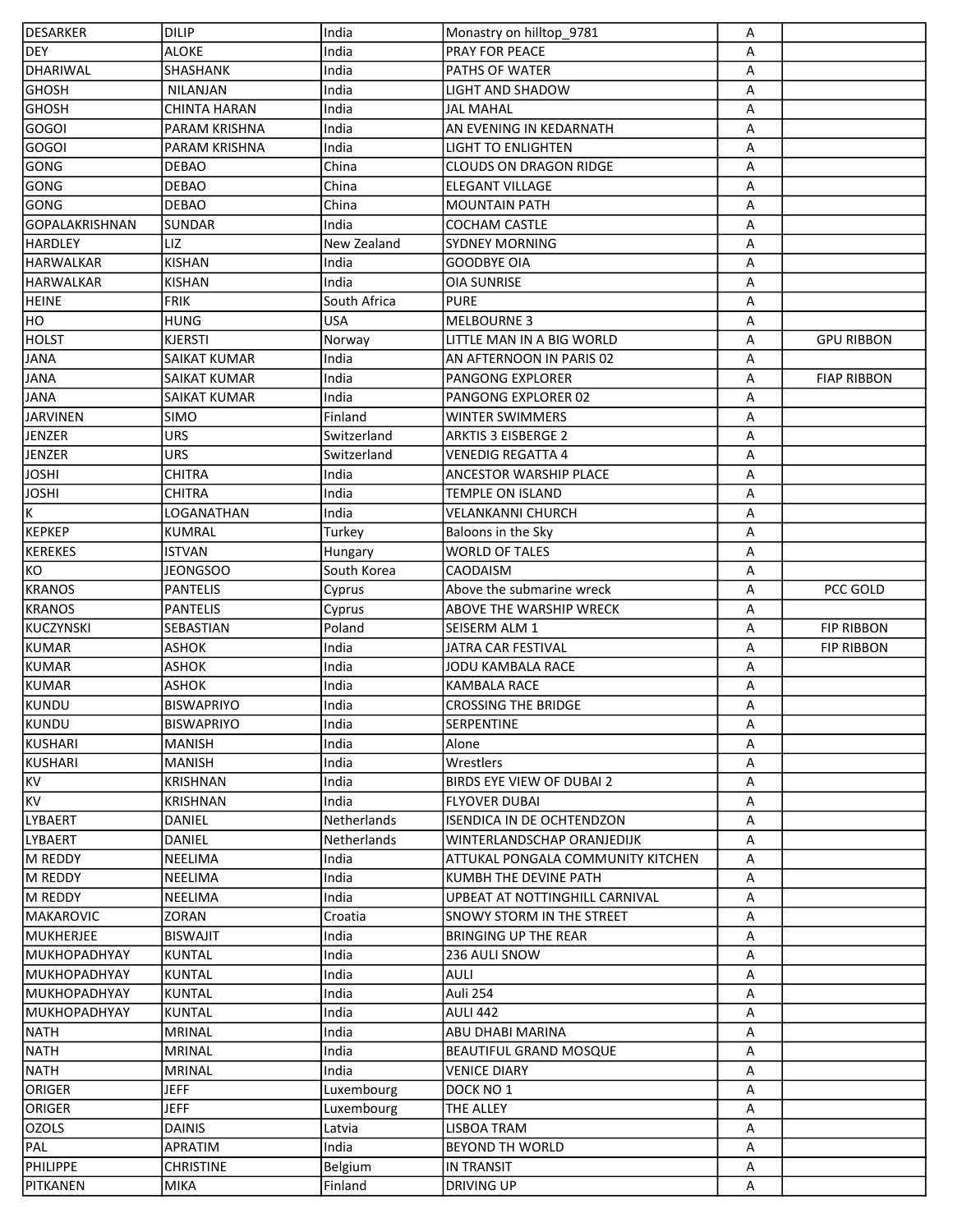| RADHASWAMY               | VENKATESWARAN       | India          | Rangoli Mylapore Festival2        | Α |                   |
|--------------------------|---------------------|----------------|-----------------------------------|---|-------------------|
| RADHASWAMY               | VENKATESWARAN       | India          | Vaishnav Ghosti of Triplicane     | Α |                   |
| <b>RYU</b>               | SHIN WOO            | South Korea    | <b>HORSESHOE BEND</b>             | Α |                   |
| RYU                      | SHIN WOO            | South Korea    | KIRKJUFELL 03                     | Α | PCC BRONZE        |
| SANCANDI                 | IVANA               | Italy          | THE BRIDGE                        | Α | PCC MERIT (MEDAL) |
| SARKAR                   | PRANAB              | India          | WAY TO MANASKAILASH               | Α | PCC MERIT (MEDAL) |
| <b>SARKAR</b>            | SAMIR               | India          | Machu Picchu                      | Α |                   |
| <b>SARKAR</b>            | SAMIR               | India          | Rann of Kutch                     | Α |                   |
| <b>SARKAR</b>            | SAMIR               | India          | Remains of the History            | Α |                   |
| <b>SARKAR</b>            | SAMIR               | India          | Wonderful landscape               | Α |                   |
| SINHA                    | <b>BARUN</b>        | India          | <b>AERIAL SAFARI</b>              | Α |                   |
| <b>SINHA</b>             | <b>BARUN</b>        | India          | <b>CHEETAH TRAVELLER</b>          | Α | <b>FIP RIBBON</b> |
| $\overline{\text{SK}}$   | <b>BALACHANDDER</b> | India          | <b>HEMAKUTA HILL HAMPI</b>        | A |                   |
| $\overline{\text{SK}}$   | <b>BALACHANDDER</b> | India          | KATHIPARA FLYOVER CHENNAI 1       | A |                   |
| $\overline{\mathsf{sk}}$ | <b>BALACHANDDER</b> | India          | KOLAM FESTIVAL CHENNAI 7          | A |                   |
| <b>STAN</b>              | VALENTINA           | Romania        | <b>FULL OF LIFE</b>               | A |                   |
| <b>STAN</b>              | VALENTINA           | Romania        | TOUR ON GLACIER LAGOON            | A | PCC SILVER        |
| <b>STRICKER</b>          | <b>CHARLES</b>      | <b>USA</b>     | AERIAL VIEW OF SYDNEY 0226        | Α |                   |
| <b>STRICKER</b>          | <b>CHARLES</b>      | <b>USA</b>     | MACHU PICCHU 2                    | Α |                   |
| <b>STRICKER</b>          | <b>CHARLES</b>      | <b>USA</b>     | OIA SANTORINI VILLAGE SUNSET 0277 | A | <b>FIP RIBBON</b> |
| <b>TAN</b>               | <b>LEE ENG</b>      | Singapore      | Loftonen shore sunrise            | A | PCC GOLD          |
| <b>THORNDIKE</b>         | <b>JOHN</b>         | England        | WELSH MOUNTAIN RAILWAY            | Α |                   |
| <b>VERGHIS</b>           | <b>SHEILA</b>       | India          | <b>HIGH SEAT</b>                  | A |                   |
| <b>VERGHIS</b>           | <b>SHEILA</b>       | India          | <b>ST BASIL S CATHEDRAL</b>       | Α |                   |
| <b>WEBSTER</b>           | JENNIFER MARAGERET  | England        | ADELE PENGUIN IN THE ANTARTICG    | Α |                   |
| <b>WEBSTER</b>           | JENNIFER MARAGERET  | England        | DOG SLEDDING IN LAPLAND           | A |                   |
| WENNBLOM                 | <b>MONICA</b>       | Sweden         | <b>GAUDAFOSS</b>                  | Α |                   |
| <b>WONG</b>              | GODFREY             | <b>USA</b>     | Cave in Gibraltar                 | Α |                   |
| <b>WONG</b>              | YIU WAH             | Hong Kong      | GREECE 334                        | A |                   |
| <b>WONG</b>              | YIU WAH             | Hong Kong      | THE LOUVRE MUSMUM 246             | Α |                   |
| <b>YAN</b>               | <b>XINGZHI</b>      | China          | THE ROAD IS LONG AND WINDY        | A |                   |
| YANCHEVSKY               | <b>PETER</b>        | <b>Belarus</b> | Batumi 2                          | Α |                   |
| YANCHEVSKY               | <b>PETER</b>        | <b>Belarus</b> | Grodno                            | Α |                   |
| ZHAO                     | LI                  | China          | A BIRD EYE VIEW OF THE VATICAN    | A |                   |
| ZHAO                     | LI                  | China          | <b>BLUE HOLE</b>                  | A | <b>FIAP GOLD</b>  |
| ZHAO                     | LI                  | China          | <b>BUGAN IN THE MORNING</b>       | Α |                   |
| ZHAO                     | LI                  | China          | NIGHT VIEW OF TROMSO              | A |                   |

## Photo Fest International Digital Salon 2021

| FIAP 2021/047   GPU L210057-M1G   FIP 2020/FIP/188/2021 |                      |                |                               |   |                                  |  |
|---------------------------------------------------------|----------------------|----------------|-------------------------------|---|----------------------------------|--|
| <b>LAST NAME</b>                                        | <b>FIRST NAME</b>    | <b>COUNTRY</b> | <b>WORK TITLE</b>             |   | <b>RESULT - PHOTO JOURNALISM</b> |  |
| IADHIKARY                                               | <b>NIKHIL</b>        | India          | <b>ACCIDENT</b>               | A |                                  |  |
| <b>IBANDYOPADHYAY</b>                                   | RAKTIM               | India          | OUR PLANET THEIRS TOO         | A |                                  |  |
| <b>BANERJEE</b>                                         | DR ANIRBAN           | India          | IMAN AND MACHINE              | A |                                  |  |
| <b>BANERJEE</b>                                         | <b>NILENDU</b>       | India          | <b>DIVINE PUJA</b>            | A |                                  |  |
| BERNKOPF DR                                             | <b>ALOIS</b>         | Austria        | <b>FASCINATING TT</b>         | A |                                  |  |
| IBERNKOPF DR                                            | <b>ALOIS</b>         | Austria        | ISUSI IN ACTION               | A | PCC GOLD                         |  |
| BRAY                                                    | <b>DAVID</b>         | England        | <b>CENTENARY FLYPAST MOOD</b> | A | <b>FIP RIBBON</b>                |  |
| <b>BRAY</b>                                             | <b>DAVID</b>         | England        | TRANSALL PARACHUTE DROP       | A |                                  |  |
| <b>BYSACK</b>                                           | <b>SUBRATA</b>       | India          | BURNING BRIGHT                | A | <b>FIP GOLD</b>                  |  |
| <b>BYSACK</b>                                           | <b>SUBRATA</b>       | India          | <b>DEVOTEE OF CHHAT</b>       | Α |                                  |  |
| <b>BYSACK</b>                                           | <b>SUBRATA</b>       | India          | JOY WALK ON SHARP EDGE        | A |                                  |  |
| C.R.                                                    | SATHYANARAYANA       | India          | PUSSANCE JUMP ESCAPE          | A |                                  |  |
| <b>CARTON</b>                                           | <b>RUDI</b>          | Belgium        | <b>PARKED INCORRECTLY</b>     | Α | <b>FIAP RIBBON</b>               |  |
| <b>ICHARALAMBOUS</b>                                    | CONSTANTINOS         | Cyprus         | Wintery                       | A |                                  |  |
| <b>CHETTIAR</b>                                         | <b>SUGUMAR BETHU</b> | India          | <b>DANGEROUS</b>              | A |                                  |  |
| <b>CHETTIAR</b>                                         | <b>SUGUMAR BETHU</b> | India          | <b>PILLAYAR CHADURTHY</b>     | Α |                                  |  |
| <b>DAKOVIC SVAJCER</b>                                  | <b>KORNELIA</b>      | Serbia         | MOTORCRASH                    | A |                                  |  |
| <b>IDAKOVIC SVAJCER</b>                                 | <b>KORNELIA</b>      | Serbia         | ON THE WESTMINSTER BRIDGE     | A |                                  |  |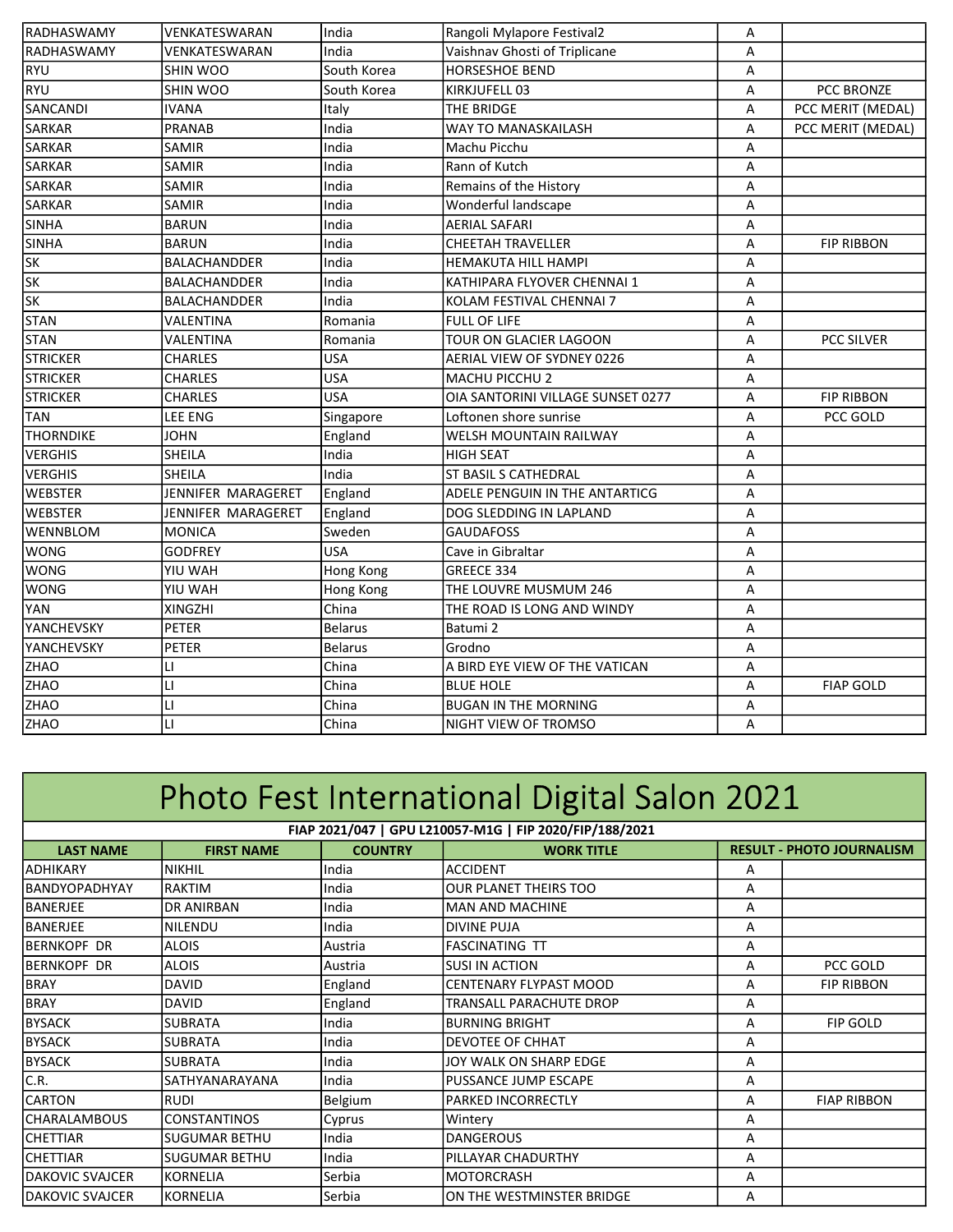| <b>DEY</b>                | <b>ALOKE</b>        | India          | <b>LOCKDOWN BABY</b>                    | Α |                    |
|---------------------------|---------------------|----------------|-----------------------------------------|---|--------------------|
| <b>DOMS</b>               | LUC                 | Belgium        | <b>NDW</b>                              | A | <b>GPU RIBBON</b>  |
| <b>DOMS</b>               | LUC                 | Belgium        | <b>SYNCROON</b>                         | Α |                    |
| <b>EROGLU</b>             | <b>SERPIL</b>       | United Kingdom | migration                               | Α |                    |
| FABBRI                    | <b>GIOVANNI</b>     | Italy          | rescue at sea-02                        | А |                    |
| FABBRI                    | <b>GIOVANNI</b>     | Italy          | tricolor feast -evolutions-141-18       | Α |                    |
| FABBRI                    | <b>GIOVANNI</b>     | Italy          | tricolor feast -evolutions-220-18       | А |                    |
| <b>GHOSH</b>              | <b>NILANJAN</b>     | India          | <b>END OF JAGADDHATRI PUJA</b>          | А |                    |
| <b>GHOSH</b>              | <b>CHINTA HARAN</b> | India          | RHINO HORN POACHING A THREAT            | Α |                    |
| <b>GOGOI</b>              | PARAM KRISHNA       | India          | <b>BURNING STREET</b>                   | Α |                    |
| <b>GOGOI</b>              | PARAM KRISHNA       | India          | <b>RUN FOR THE LIFE</b>                 | Α | PCC MERIT (MEDAL)  |
| GOPALAKRISHNAN            | <b>SUNDAR</b>       | India          | <b>JUNGLE TRAVEL</b>                    | А |                    |
| GV                        | BALASUBRAMANIAN     | India          | ARUBATHU MOOVAR FESTIVAL                | Α |                    |
| GV                        | BALASUBRAMANIAN     | India          | <b>EARTH MOVER TURNED PEOPLE MOVERS</b> | Α |                    |
| <b>HARDLEY</b>            | LIZ                 | New Zealand    | <b>AT FULL STRETCH</b>                  | A | <b>PCC SILVER</b>  |
| <b>HARDLEY</b>            | LIZ                 |                |                                         |   |                    |
|                           |                     | New Zealand    | UP AND OVER                             | Α |                    |
| JENZER                    | <b>URS</b>          | Switzerland    | <b>GMA ANTIGUA 10</b>                   | A | PCC MERIT (MEDAL)  |
| JENZER                    | <b>URS</b>          | Switzerland    | <b>GMA ANTIGUA 12</b>                   | Α |                    |
| <b>JOSHI</b>              | AJIT                | India          | <b>LAST JOURNEY</b>                     | Α | <b>PCC BRONZE</b>  |
| <b>JOSHI</b>              | <b>CHITRA</b>       | India          | <b>FOREST FIRE</b>                      | Α |                    |
| <b>JOSHI</b>              | CHITRA              | India          | <b>INDIAN VICTORY</b>                   | Α |                    |
| Κ                         | LOGANATHAN          | India          | <b>GOLDEN TEMPLE</b>                    | Α |                    |
| <b>KEPKEP</b>             | KUMRAL              | Turkey         | He Pushed Me                            | Α |                    |
| <b>KEREKES</b>            | ISTVAN              | Hungary        | 2000M STEEPLECHASE                      | Α | <b>FIP RIBBON</b>  |
| <b>KEREKES</b>            | <b>ISTVAN</b>       | Hungary        | MIGRANT LIFE                            | Α |                    |
| KEREKES                   | ISTVAN              | Hungary        | THE HURDLER                             | А |                    |
| <b>KRANOS</b>             | <b>PANTELIS</b>     | Cyprus         | The guardians                           | Α |                    |
| <b>KUMAR</b>              | ASHOK               | India          | <b>ABHISHEKA OFFER</b>                  | А |                    |
| KUMAR                     | <b>ASHOK</b>        | India          | <b>RENUNCIATION</b>                     | Α |                    |
| KUNDU                     | <b>BISWAPRIYO</b>   | India          | PULLING THE TREE DOWN                   | Α |                    |
| KUSHARI                   | <b>MANISH</b>       | India          | <b>Helping Hand</b>                     | Α |                    |
| LEE                       | <b>SANG WON</b>     | South Korea    | KOREAN WRESTLING 03                     | А |                    |
| <b>LEE</b>                | <b>SANG WON</b>     | South Korea    | <b>WHEELCHAIR 01</b>                    | Α |                    |
| LEE                       | <b>SANG WON</b>     | South Korea    | <b>WHEELCHAIR 04</b>                    | A |                    |
| M REDDY                   | NEELIMA             | India          | <b>KERALA SNAKE BOAT RACE</b>           | Α |                    |
| M REDDY                   | NEELIMA             | India          | KUMBH A JOURNEY OF RENUNCIATION         | Α |                    |
| MONDAL                    | <b>SUKANTA</b>      | India          | <b>HELPING HANDS</b>                    | A |                    |
| MUKHERJEE                 | <b>BISWAJIT</b>     | India          | <b>GAJAN FESTIVAL</b>                   | Α |                    |
| MUKHERJEE                 | <b>BISWAJIT</b>     | India          | <b>PENANCE 2</b>                        | Α |                    |
| <b>MUKHERJEE</b>          | <b>BISWAJIT</b>     | India          | <b>PENANCE 3</b>                        | А |                    |
| <b>MUKHOPADHYAY</b>       | <b>KUNTAL</b>       | India          | Holi                                    | А |                    |
| MUKHOPADHYAY              | <b>KUNTAL</b>       | India          | <b>MARCH PAST</b>                       | Α |                    |
| PAL                       | APRATIM             | India          | <b>BLESSINGS</b>                        | Α |                    |
| PAL                       | APRATIM             | India          | <b>EFFORT</b>                           | Α | <b>FIAP GOLD</b>   |
| PAL                       | APRATIM             | India          | <b>EID GAH</b>                          | Α |                    |
| PAL                       | APRATIM             | India          | FAITH                                   | Α |                    |
| <b>PODOBNIK</b>           | RAFAEL              | Slovenia       | PLAY WITH DRAGON                        | Α |                    |
| RADHASWAMY                | VENKATESWARAN       | India          | God bless you child2                    | Α |                    |
| RADHASWAMY                | VENKATESWARAN       | India          | Street Bhajan                           | Α |                    |
| RENZO                     | <b>MAZZOLA</b>      | Italy          | <b>CORSA DEI CERI</b>                   | Α |                    |
| <b>RUBBOLI</b>            | <b>VENIERO</b>      | Italy          | <b>TRICOLOUR BRAVERY</b>                | Α |                    |
| <b>RUBBOLI</b>            |                     |                |                                         |   |                    |
|                           | VENIERO             | Italy          | <b>WHITE TRAILS</b>                     | Α |                    |
| RYU                       | SHIN WOO            | South Korea    | CHALLENGE7                              | Α |                    |
| RYU                       | SHIN WOO            | South Korea    | SSIREUM 01                              | А |                    |
| <b>SAHA</b>               | <b>SUBHO</b>        | India          | <b>TRUCK ACCIDENT 2</b>                 | Α | <b>FIAP RIBBON</b> |
| <b>SAHA</b>               | <b>SUBHO</b>        | India          | <b>WORK OF FIREFIGHTER 4</b>            | Α |                    |
| SALIM                     | MOHAMMAD ALI        | <b>USA</b>     | <b>Bull Chasing Man</b>                 | Α |                    |
| <b>SALIM</b>              | MOHAMMAD ALI        | <b>USA</b>     | Rodeo Rider                             | Α |                    |
| SALINAS D'ANGLADA         | <b>JOAQUIN</b>      | Spain          | <b>AL LIMITE</b>                        | Α | <b>FIAP RIBBON</b> |
| SALINAS D'ANGLADA         | JOAQUIN             | Spain          | <b>FESTIVAL AEREO</b>                   | А |                    |
| SALINAS D'ANGLADA JOAQUIN |                     | Spain          | <b>RECTA FINAL 4</b>                    | Α |                    |